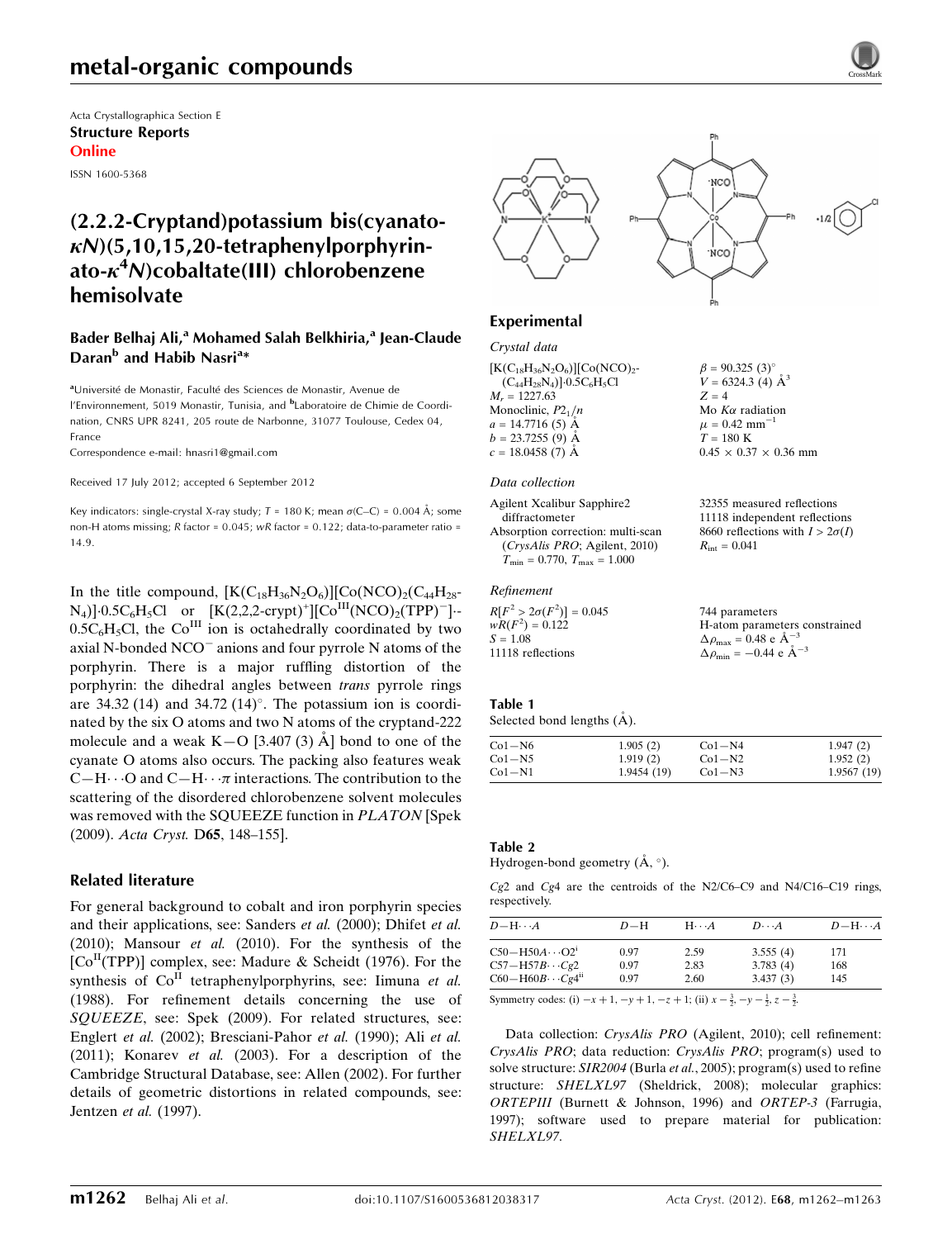Supplementary data and figures for this paper are available from the IUCr electronic archives (Reference: HB6905).

#### References

- Agilent (2010). CrysAlis PRO[. Agilent Technologies Ltd, Yarnton, England.](https://scripts.iucr.org/cgi-bin/cr.cgi?rm=pdfbb&cnor=hb6905&bbid=BB1) [Ali, B. B., Belkhiria, M. S., Giorgi, M. & Nasri, H. \(2011\).](https://scripts.iucr.org/cgi-bin/cr.cgi?rm=pdfbb&cnor=hb6905&bbid=BB2) Open J. Inorg. Chem. 1[, 39–46.](https://scripts.iucr.org/cgi-bin/cr.cgi?rm=pdfbb&cnor=hb6905&bbid=BB2)
- [Allen, F. H. \(2002\).](https://scripts.iucr.org/cgi-bin/cr.cgi?rm=pdfbb&cnor=hb6905&bbid=BB3) Acta Cryst. B58, 380–388.
- [Bresciani-Pahor, N., Zangrando, E. & Antolini, L. \(1990\).](https://scripts.iucr.org/cgi-bin/cr.cgi?rm=pdfbb&cnor=hb6905&bbid=BB4) Acta Cryst. C46, [1793–1795.](https://scripts.iucr.org/cgi-bin/cr.cgi?rm=pdfbb&cnor=hb6905&bbid=BB4)
- [Burla, M. C., Caliandro, R., Camalli, M., Carrozzini, B., Cascarano, G. L., De](https://scripts.iucr.org/cgi-bin/cr.cgi?rm=pdfbb&cnor=hb6905&bbid=BB5) [Caro, L., Giacovazzo, C., Polidori, G. & Spagna, R. \(2005\).](https://scripts.iucr.org/cgi-bin/cr.cgi?rm=pdfbb&cnor=hb6905&bbid=BB5) J. Appl. Cryst. 38, [381–388.](https://scripts.iucr.org/cgi-bin/cr.cgi?rm=pdfbb&cnor=hb6905&bbid=BB5)
- [Burnett, M. N. & Johnson, C. K. \(1996\).](https://scripts.iucr.org/cgi-bin/cr.cgi?rm=pdfbb&cnor=hb6905&bbid=BB6) ORTEPIII. Report ORNL-6895. Oak [Ridge National Laboratory, Tennessee, USA.](https://scripts.iucr.org/cgi-bin/cr.cgi?rm=pdfbb&cnor=hb6905&bbid=BB6)
- [Dhifet, M., Belkhiria, M. S., Daran, J.-C., Schulz, C. E. & Nasri, H. \(2010\).](https://scripts.iucr.org/cgi-bin/cr.cgi?rm=pdfbb&cnor=hb6905&bbid=BB7) [Inorg. Chim. Acta](https://scripts.iucr.org/cgi-bin/cr.cgi?rm=pdfbb&cnor=hb6905&bbid=BB7), 363, 3208–3213.
- [Englert, U., Haring, A., Hu, C. & Kalf, I. \(2002\).](https://scripts.iucr.org/cgi-bin/cr.cgi?rm=pdfbb&cnor=hb6905&bbid=BB8) Z. Anorg. Allg. Chem. 628, [1173–1179.](https://scripts.iucr.org/cgi-bin/cr.cgi?rm=pdfbb&cnor=hb6905&bbid=BB8)
- [Farrugia, L. J. \(1997\).](https://scripts.iucr.org/cgi-bin/cr.cgi?rm=pdfbb&cnor=hb6905&bbid=BB9) J. Appl. Cryst. 30, 565.
- [Iimuna, Y., Sakurai, T. & Yamamoto, K. \(1988\).](https://scripts.iucr.org/cgi-bin/cr.cgi?rm=pdfbb&cnor=hb6905&bbid=BB10) Bull. Chem. Soc. Jpn, 61, 821– [826.](https://scripts.iucr.org/cgi-bin/cr.cgi?rm=pdfbb&cnor=hb6905&bbid=BB10)
- [Jentzen, W., Song, X. & Shelnutt, J. A. \(1997\).](https://scripts.iucr.org/cgi-bin/cr.cgi?rm=pdfbb&cnor=hb6905&bbid=BB11) J. Phys. Chem. B, 101, 1684– [1699.](https://scripts.iucr.org/cgi-bin/cr.cgi?rm=pdfbb&cnor=hb6905&bbid=BB11)
- [Konarev, D., Khasanov, S. S., Saito, G., Lybovskaya, R. N., Yoshida, Y. &](https://scripts.iucr.org/cgi-bin/cr.cgi?rm=pdfbb&cnor=hb6905&bbid=BB12) [Otsuka, A. \(2003\).](https://scripts.iucr.org/cgi-bin/cr.cgi?rm=pdfbb&cnor=hb6905&bbid=BB12) Chem. Eur. J. 9, 3837–3848.
- [Madure, P. & Scheidt, W. R. \(1976\).](https://scripts.iucr.org/cgi-bin/cr.cgi?rm=pdfbb&cnor=hb6905&bbid=BB13) Inorg. Chem. 15, 3182–3184.
- [Mansour, A., Belkhiria, M. S., Daran, J.-C. & Nasri, H. \(2010\).](https://scripts.iucr.org/cgi-bin/cr.cgi?rm=pdfbb&cnor=hb6905&bbid=BB14) Acta Cryst. E66, [m509–m510.](https://scripts.iucr.org/cgi-bin/cr.cgi?rm=pdfbb&cnor=hb6905&bbid=BB14)
- [Sanders, J. K. M., Bampos, N., Clyde-Watson, Z., Kim, H.-J., Mak, C. C. &](https://scripts.iucr.org/cgi-bin/cr.cgi?rm=pdfbb&cnor=hb6905&bbid=BB15) Webb, J. S. (2000). The Porphyrin Handbook[, Vol. 3, edited by K. M.](https://scripts.iucr.org/cgi-bin/cr.cgi?rm=pdfbb&cnor=hb6905&bbid=BB15) [Kadish, K. M. Smith & R. Guilard, pp. 1–200. San Diego: Academic Press.](https://scripts.iucr.org/cgi-bin/cr.cgi?rm=pdfbb&cnor=hb6905&bbid=BB15) [Sheldrick, G. M. \(2008\).](https://scripts.iucr.org/cgi-bin/cr.cgi?rm=pdfbb&cnor=hb6905&bbid=BB16) Acta Cryst. A64, 112–122.
- [Spek, A. L. \(2009\).](https://scripts.iucr.org/cgi-bin/cr.cgi?rm=pdfbb&cnor=hb6905&bbid=BB17) Acta Cryst. D65, 148–155.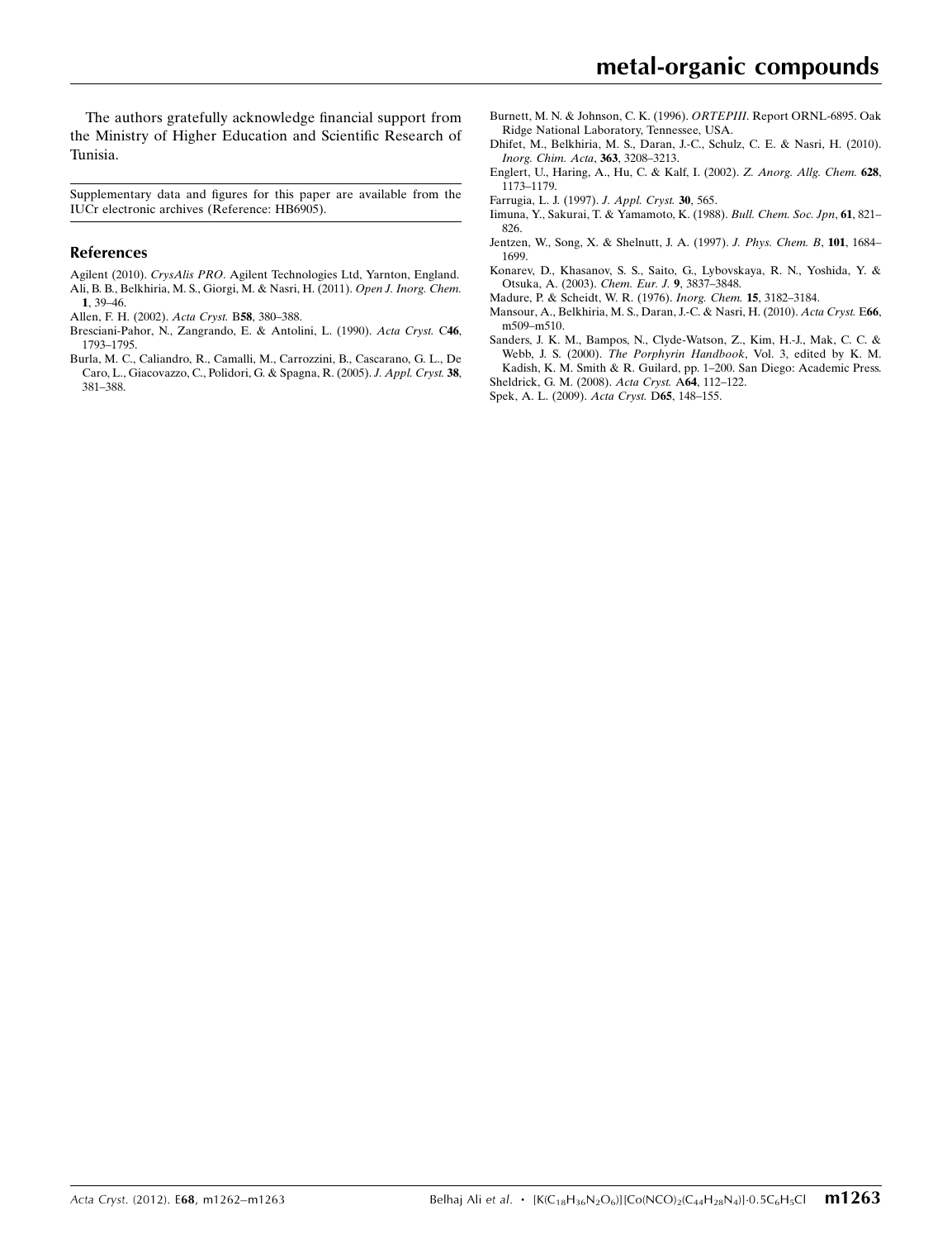#### *Acta Cryst.* (2012). E**68**, m1262–m1263 [https://doi.org/10.1107/S1600536812038317]

# **(2.2.2-Cryptand)potassium bis(cyanato-***κN***)(5,10,15,20-tetraphenylporphyrinato-***κ***<sup>4</sup>** *N***)cobaltate(III) chlorobenzene hemisolvate**

## **Bader Belhaj Ali, Mohamed Salah Belkhiria, Jean-Claude Daran and Habib Nasri**

### **S1. Comment**

Iron and cobalt porphyrin complexes have been used for many decades as biomimetic models for hemoproteines. These species are actually used in a variety of others domains (*i.e.*; catalysis, bio-sensors). Several iron and cobalt metalloporphyrins have been synthesized and characterized by our group (Dhifet *et al.*, 2010; Mansour *et al.*, 2010).

We report herein on the molecular structure of the title compound for which the asymmetric unit contains one ion complex  $[Co^{III}(TP)(NCO)_2]$ , the  $[K(2,2,2-crypt)]$ <sup>+</sup> counterion and one half chlorobenzene solvent. For (I), the cobalt is coordinated to the four N atoms of the porphyrin ring and the N atoms from the two NCO- *trans* axial ligands (Fig.1). The two axial Co–N(NCO) bond lengths for (I) [1.905 (2) and 1.919 (2) Å] are in the range [1.898 (6) - 1.936 (7) Å] found for six-coordinated Co(III) complexes (CSD refcodes IFUVOU; Englert *et al.*, 2002 and KEYMEC; Bresciani-Pahor *et al.*, 1990) (CSD, version 5.32; Allen, 2002).

As seen in figure 1, the oxygen atom O2 of one cyanato-*N* axial ligand is weakly bonded to the potassium of the counterion  $[K(2,2,2-\text{crypt})]$ <sup>+</sup> with a distance of 3.407 (3) Å. The average K–O(2,2,2-crypt) distance is 2.831 (2) Å and the average K–N(2,2,2-crypt) bond length is 3.016 (2) Å.The porphyrin core is far from being planar, with deviations of atoms from the least-squares plane of  $\text{CoN}_4\text{C}_{20}$ , ranging from -0.586 (2) to 0.607 (2) Å. It is noteworthy the relationship between the ruffling of the porphyrin core and the mean equatorial  $Co-N_p$  distance; the  $CoN_4C_{20}$  moiety is ruffled as the Co—Np distance decreases, (Iimuna *et al.*, 1988). Thus, the practically planar porphyrin core of the ion complex  $[Co(OEP)(NO<sub>2</sub>)<sub>2</sub>]$  (OEP is the octaethylporphyrin) (Ali *et al.*, 2011) presents a Co—N<sub>p</sub> of 1.988 (2) Å while for the very ruffled structure[ $Co^{II}(TPP)$ ] (Konarev *et al.*, 2003) the  $Co-N_p$  bond length value is 1.923 (4) Å. Therefore, the  $Co-N_p$ distance of (I) [1.950 (2) Å] is normal for a cobalt ruffled TPP complex. On the other hand Normal Structural Decomposition (NSD) calculations (Jentzen, *et al.*,1997) confirm the unusually important deformation of the porphyrin core with a major ruffling distortions of 78%.

The crystal packing features weak  $C$ —H·····*π* interactions (Table 1 and Fig. 2)

#### **S2. Experimental**

The reaction of the  $[Co<sup>T</sup>(TP)<sup>T</sup>]$  complex (Madure & Scheidt, 1976) (15 mg, 0.022 mmol) with an excess of potasium cyanate KOCN (50 mg, 0.62 mmol) and cryptand-222 (50 mg, 0.13 mmol) in chlorobenzene (4 ml) under air overnight give a red-brown solution. Dark purple prisms of the title complex were obtained by diffusion of hexanes through the chlorobenzene solution.

#### **S3. Refinement**

Hydrogen atoms were placed using assumed geometrically idealized positions  $(C-H$  aromatic = 0.95 Å) and constrained to ride on their parent atoms, with  $U(H) = 1.2$   $U_{eq}(C)$ .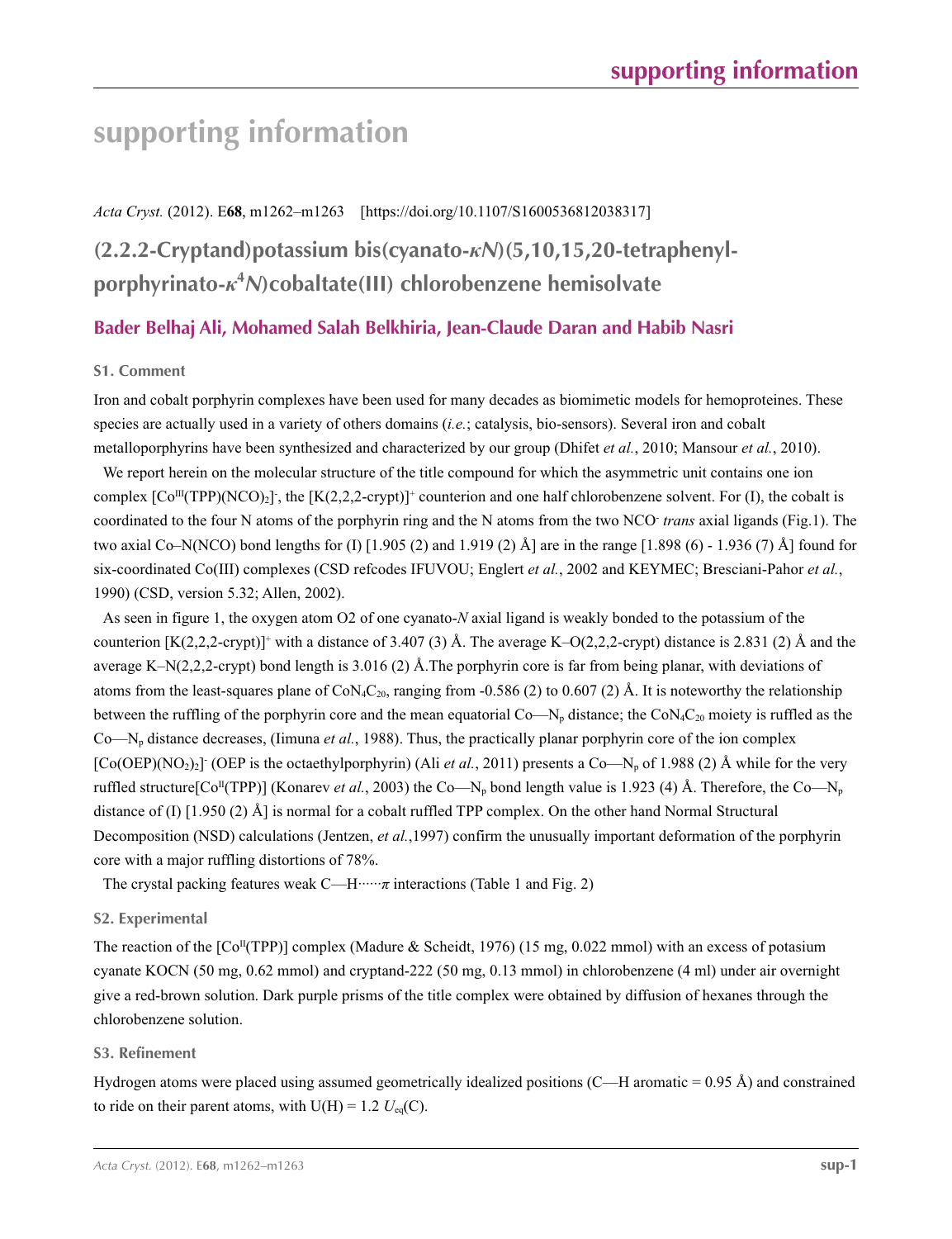There are four cavities of 224 Å<sup>3</sup> each. *PLATON* estimated that each cavity contains 33 electrons which may correspond to a half solvent molecule of chlorobenzene by asymmetric unit as suggested by chemical analyses. These residual electron density was difficult to modelize and therefore, the SQUEEZE function of *PLATON* (Spek, 2009) was used to eliminate the contribution of the electron density in the solvent region from the intensity data, and the solvent-free model was employed for the final refinement.



**Figure 1**

A view of the structure of (I). Displacement ellipsoids are drawn at 50% and H atoms have been omitted for clarity.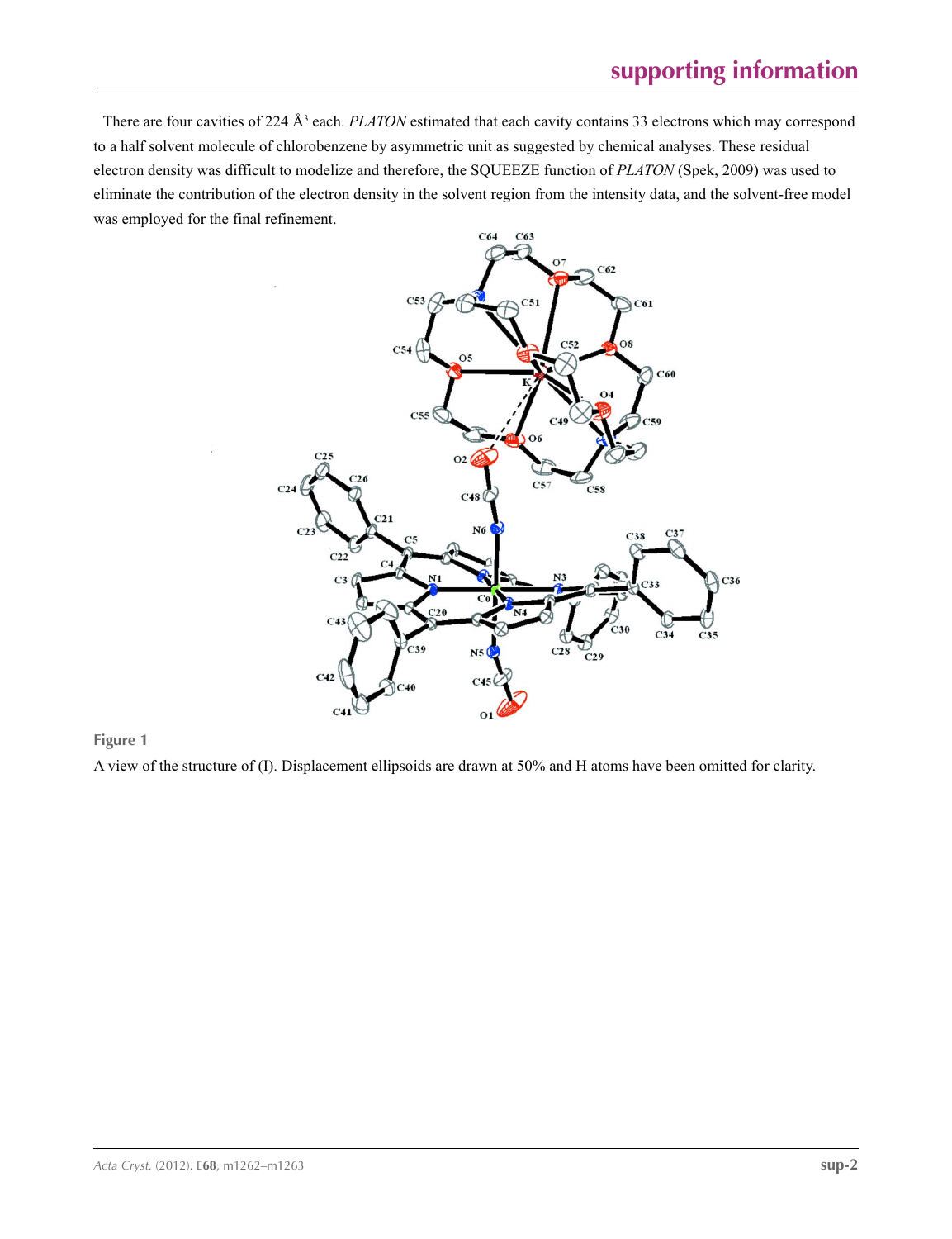



A unit-cell packing of (I). The H atoms have been omitted for clarity.

**(Cryptand-222)potassium bis(cyanato-***κN***)(5,10,15,20-tetraphenylporphyrinato-***κ***<sup>4</sup>** *N***) cobaltate(III) chlorobenzene hemisolvate** 

*Crystal data*

| $[K(C_{18}H_{36}N_2O_6)]$                           | $Z=4$                                                                   |
|-----------------------------------------------------|-------------------------------------------------------------------------|
| $[Co(NCO)2(C44H28N4)]0.5C6H5Cl$                     | $F(000) = 2572$                                                         |
| $M_r = 1227.63$                                     | $D_x = 1.289$ Mg m <sup>-3</sup>                                        |
| Monoclinic, $P2_1/n$                                | Mo Ka radiation, $\lambda = 0.71073$ Å                                  |
| Hall symbol: -P 2yn                                 | Cell parameters from 15544 reflections                                  |
| $a = 14.7716(5)$ Å                                  | $\theta$ = 2.9–28.5°                                                    |
| $b = 23.7255(9)$ Å                                  | $\mu$ = 0.42 mm <sup>-1</sup>                                           |
| $c = 18.0458(7)$ Å                                  | $T = 180 \text{ K}$                                                     |
| $\beta$ = 90.325 (3) <sup>o</sup>                   | Prism, dark purple                                                      |
| $V = 6324.3$ (4) Å <sup>3</sup>                     | $0.45 \times 0.37 \times 0.36$ mm                                       |
| Data collection                                     |                                                                         |
| Agilent Xcalibur Sapphire2                          | 32355 measured reflections                                              |
| diffractometer                                      | 11118 independent reflections                                           |
| Radiation source: fine-focus sealed tube            | 8660 reflections with $I > 2\sigma(I)$                                  |
| Graphite monochromator                              | $R_{\text{int}} = 0.041$                                                |
| Detector resolution: 8.2632 pixels mm <sup>-1</sup> | $\theta_{\text{max}} = 25.4^{\circ}, \theta_{\text{min}} = 2.9^{\circ}$ |
| $\omega$ scans                                      | $h = -17 \rightarrow 17$                                                |

*ω* scans Absorption correction: multi-scan (*CrysAlis PRO*; Agilent, 2010)  $T_{\text{min}} = 0.770$ ,  $T_{\text{max}} = 1.000$ 

*k* = −28→28 *l* = −21→21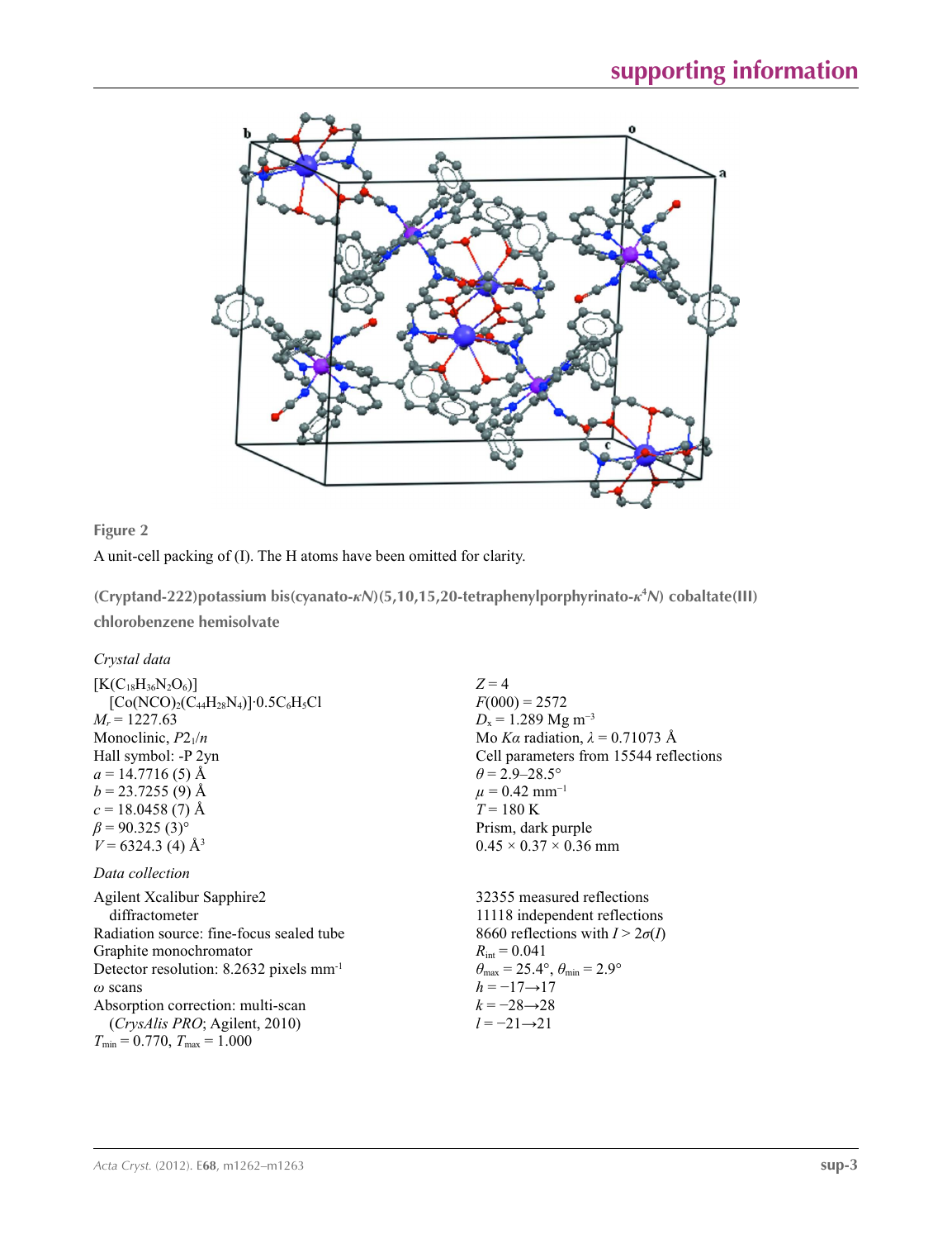*Refinement*

| Refinement on $F^2$                             | Secondary atom site location: difference Fourier          |
|-------------------------------------------------|-----------------------------------------------------------|
| Least-squares matrix: full                      | map                                                       |
| $R[F^2 > 2\sigma(F^2)] = 0.045$                 | Hydrogen site location: inferred from                     |
| $wR(F^2) = 0.122$                               | neighbouring sites                                        |
| $S = 1.08$                                      | H-atom parameters constrained                             |
| 11118 reflections                               | $w = 1/[\sigma^2(F_0^2) + (0.059P)^2 + 2.0072P]$          |
| 744 parameters                                  | where $P = (F_o^2 + 2F_c^2)/3$                            |
| 0 restraints                                    | $(\Delta/\sigma)_{\text{max}} = 0.001$                    |
| Primary atom site location: structure-invariant | $\Delta\rho_{\text{max}} = 0.48$ e Å <sup>-3</sup>        |
| direct methods                                  | $\Delta\rho_{\rm min} = -0.44 \text{ e } \text{\AA}^{-3}$ |

### *Special details*

**Geometry**. All s.u.'s (except the s.u. in the dihedral angle between two l.s. planes) are estimated using the full covariance matrix. The cell s.u.'s are taken into account individually in the estimation of s.u.'s in distances, angles and torsion angles; correlations between s.u.'s in cell parameters are only used when they are defined by crystal symmetry. An approximate (isotropic) treatment of cell s.u.'s is used for estimating s.u.'s involving l.s. planes.

**Refinement**. Refinement of *F*\^2\^ against ALL reflections. The weighted *R*-factor *wR* and goodness of fit *S* are based on  $F\wedge 2\wedge$ , conventional *R*-factors *R* are based on *F*, with *F* set to zero for negative  $F\wedge 2\wedge$ . The threshold expression of  $F\{\> \sigma(F\> \gamma\> \sigma(F\> \gamma)\}\$  is used only for calculating *R*-factors(gt) *etc*. and is not relevant to the choice of reflections for refinement. *R*-factors based on  $F\wedge 2\wedge$  are statistically about twice as large as those based on *F*, and *R*- factors based on ALL data will be even larger.

*Fractional atomic coordinates and isotropic or equivalent isotropic displacement parameters (Å<sup>2</sup>)* 

|                 | $\boldsymbol{x}$ | $\mathcal{Y}$ | Ζ            | $U_{\rm iso}$ */ $U_{\rm eq}$ |  |
|-----------------|------------------|---------------|--------------|-------------------------------|--|
| Co <sub>1</sub> | 0.41746(2)       | 0.303450(12)  | 0.765205(17) | 0.01882(9)                    |  |
| C1              | 0.47891(17)      | 0.39649(9)    | 0.86413(13)  | 0.0235(5)                     |  |
| C <sub>2</sub>  | 0.44331(18)      | 0.43899(10)   | 0.91286(14)  | 0.0276(6)                     |  |
| H2              | 0.4767           | 0.4632        | 0.9429       | $0.033*$                      |  |
| C <sub>3</sub>  | 0.35298(19)      | 0.43709(10)   | 0.90664(14)  | 0.0294(6)                     |  |
| H <sub>3</sub>  | 0.3121           | 0.4605        | 0.9306       | $0.035*$                      |  |
| C4              | 0.33076(17)      | 0.39238(9)    | 0.85634(13)  | 0.0230(5)                     |  |
| C <sub>5</sub>  | 0.24276(17)      | 0.37482(10)   | 0.84014(13)  | 0.0253(5)                     |  |
| C6              | 0.22553(17)      | 0.32218(10)   | 0.80872(13)  | 0.0244(5)                     |  |
| C7              | 0.13941(18)      | 0.29475(11)   | 0.80660(14)  | 0.0299(6)                     |  |
| H7              | 0.0839           | 0.3110        | 0.8179       | $0.036*$                      |  |
| C8              | 0.15321(18)      | 0.24125(11)   | 0.78530(14)  | 0.0293(6)                     |  |
| H8              | 0.1098           | 0.2129        | 0.7820       | $0.035*$                      |  |
| C9              | 0.24770(17)      | 0.23612(10)   | 0.76861(13)  | 0.0238(5)                     |  |
| C10             | 0.28527(17)      | 0.19042(10)   | 0.73197(13)  | 0.0241(5)                     |  |
| C11             | 0.36628(17)      | 0.19416(9)    | 0.69492(13)  | 0.0224(5)                     |  |
| C12             | 0.39758(18)      | 0.15473(10)   | 0.64005(14)  | 0.0278(6)                     |  |
| H12             | 0.3709           | 0.1204        | 0.6282       | $0.033*$                      |  |
| C13             | 0.47214(18)      | 0.17655(10)   | 0.60926(14)  | 0.0270(6)                     |  |
| H13             | 0.5048           | 0.1612        | 0.5702       | $0.032*$                      |  |
| C14             | 0.49231(17)      | 0.22821(9)    | 0.64795(13)  | 0.0223(5)                     |  |
| C15             | 0.57212(17)      | 0.25833(10)   | 0.64124(13)  | 0.0235(5)                     |  |
| C16             | 0.59676(17)      | 0.29995(9)    | 0.69188(13)  | 0.0223(5)                     |  |
| C17             | 0.68682(17)      | 0.32199(10)   | 0.69911(14)  | 0.0264(5)                     |  |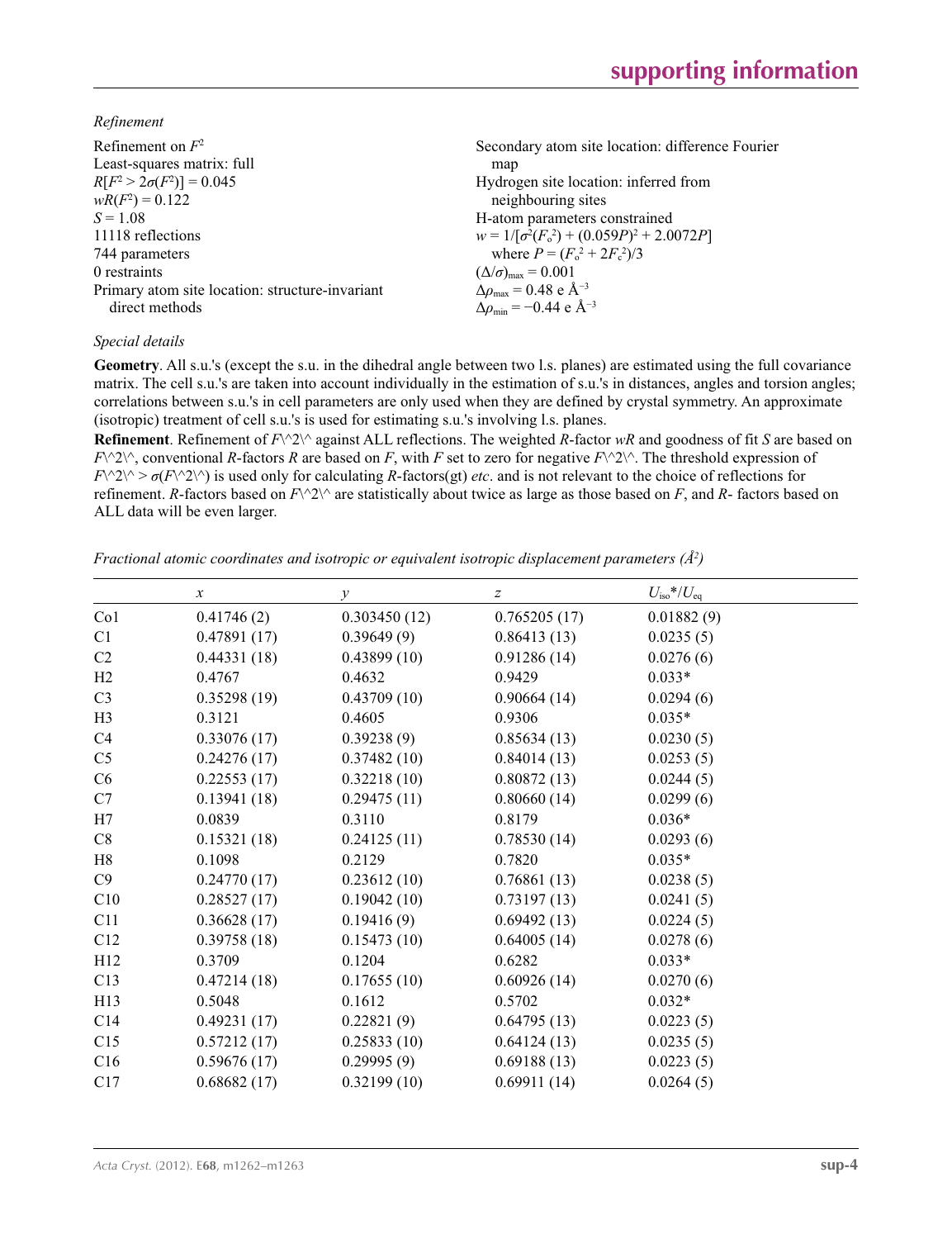| H17             | 0.7355      | 0.3143      | 0.6682      | $0.032*$   |
|-----------------|-------------|-------------|-------------|------------|
| C18             | 0.68778(17) | 0.35588(10) | 0.75877(13) | 0.0264(5)  |
| H18             | 0.7376      | 0.3752      | 0.7777      | $0.032*$   |
| C19             | 0.59776(16) | 0.35666(9)  | 0.78786(13) | 0.0225(5)  |
| C20             | 0.56930(17) | 0.39076(10) | 0.84542(13) | 0.0238(5)  |
| C21             | 0.16630(17) | 0.41203(10) | 0.86122(14) | 0.0281(6)  |
| C22             | 0.10054(19) | 0.39637(13) | 0.91157(16) | 0.0397(7)  |
| H22             | 0.1044      | 0.3617      | 0.9353      | $0.048*$   |
| C <sub>23</sub> | 0.0292(2)   | 0.43226(16) | 0.92653(19) | 0.0533(9)  |
| H23             | $-0.0150$   | 0.4214      | 0.9601      | $0.064*$   |
| C <sub>24</sub> | 0.0229(2)   | 0.48400(15) | 0.8922(2)   | 0.0578(10) |
| H24             | $-0.0255$   | 0.5078      | 0.9024      | $0.069*$   |
| C <sub>25</sub> | 0.0885(2)   | 0.50028(13) | 0.84275(19) | 0.0481(8)  |
| H25             | 0.0849      | 0.5353      | 0.8198      | $0.058*$   |
| C <sub>26</sub> | 0.15956(19) | 0.46445(11) | 0.82740(16) | 0.0346(6)  |
| H26             | 0.2037      | 0.4756      | 0.7939      | $0.042*$   |
| C27             | 0.23115(17) | 0.13731(10) | 0.72881(14) | 0.0249(5)  |
| C28             | 0.22305(19) | 0.10503(11) | 0.79248(15) | 0.0319(6)  |
| H <sub>28</sub> | 0.2524      | 0.1162      | 0.8358      | $0.038*$   |
| C29             | 0.17119(19) | 0.05600(11) | 0.79182(16) | 0.0360(6)  |
| H <sub>29</sub> | 0.1659      | 0.0346      | 0.8348      | $0.043*$   |
| C30             | 0.12785(19) | 0.03908(11) | 0.72810(16) | 0.0372(7)  |
| H30             | 0.0932      | 0.0064      | 0.7277      | $0.045*$   |
| C31             | 0.1362(2)   | 0.07110(12) | 0.66462(17) | 0.0407(7)  |
| H31             | 0.1074      | 0.0597      | 0.6212      | $0.049*$   |
| C32             | 0.1868(2)   | 0.11986(11) | 0.66523(15) | 0.0353(6)  |
| H <sub>32</sub> | 0.1911      | 0.1413      | 0.6223      | $0.042*$   |
| C33             | 0.63888(17) | 0.24296(10) | 0.58356(13) | 0.0254(5)  |
| C34             | 0.68263(19) | 0.19139(11) | 0.58344(14) | 0.0332(6)  |
| H34             | 0.6677      | 0.1645      | 0.6188      | $0.040*$   |
| C35             | 0.7481(2)   | 0.17922(13) | 0.53169(16) | 0.0416(7)  |
| H35             | 0.7769      | 0.1444      | 0.5324      | $0.050*$   |
| C36             | 0.7708(2)   | 0.21855(14) | 0.47908(16) | 0.0420(7)  |
| H36             | 0.8150      | 0.2104      | 0.4442      | $0.050*$   |
| C37             | 0.7283(2)   | 0.26982(14) | 0.47815(15) | 0.0417(7)  |
| H37             | 0.7439      | 0.2965      | 0.4427      | $0.050*$   |
| C38             | 0.66182(18) | 0.28206(11) | 0.52997(14) | 0.0306(6)  |
| H38             | 0.6326      | 0.3168      | 0.5286      | $0.037*$   |
| C39             | 0.63795(17) | 0.42845(11) | 0.88148(14) | 0.0284(6)  |
| C40             | 0.6803(2)   | 0.41314(13) | 0.94660(16) | 0.0444(7)  |
| H40             | 0.6640      | 0.3799      | 0.9703      | $0.053*$   |
| C <sub>41</sub> | 0.7472(2)   | 0.44727(16) | 0.9770(2)   | 0.0573(10) |
| H41             | 0.7760      | 0.4363      | 1.0206      | $0.069*$   |
| C42             | 0.7712(2)   | 0.49646(18) | 0.9438(2)   | 0.0615(11) |
| H42             | 0.8163      | 0.5190      | 0.9644      | $0.074*$   |
| C43             | 0.7286(3)   | 0.51238(17) | 0.8804(2)   | 0.0758(13) |
| H43             | 0.7441      | 0.5462      | 0.8578      | $0.091*$   |
| C44             | 0.6618(3)   | 0.47817(14) | 0.84890(19) | 0.0600(10) |
|                 |             |             |             |            |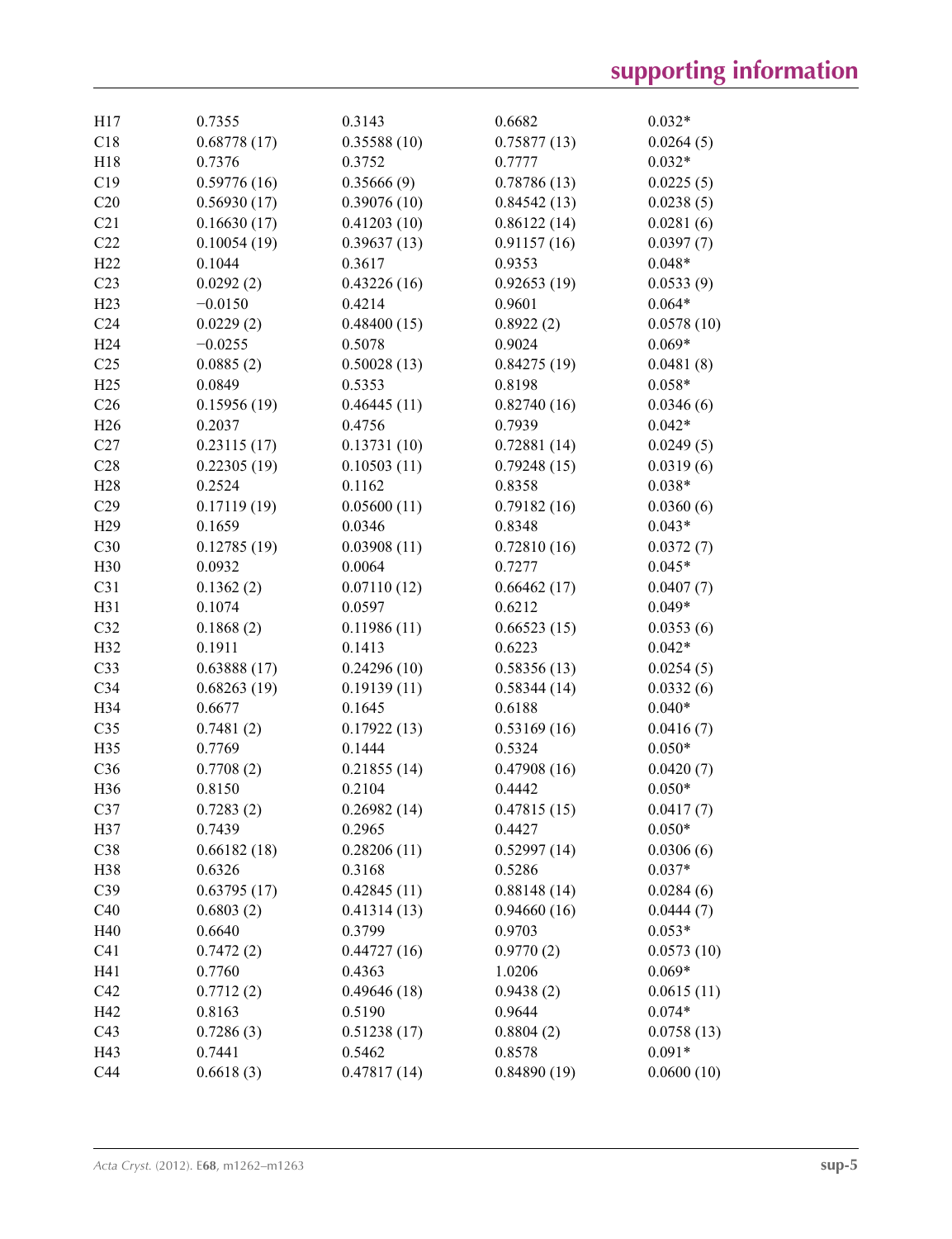| H44               | 0.6333      | 0.4894      | 0.8053      | $0.072*$   |
|-------------------|-------------|-------------|-------------|------------|
| C45               | 0.4371(2)   | 0.21365(13) | 0.87625(18) | 0.0491(8)  |
| C46               | 0.38075(19) | 0.39021(11) | 0.64692(15) | 0.0335(6)  |
| C47               | 0.3658(2)   | 0.27299(13) | 0.4394(2)   | 0.0548(9)  |
| <b>H47A</b>       | 0.3628      | 0.2686      | 0.3860      | $0.066*$   |
| H47B              | 0.3846      | 0.2371      | 0.4603      | $0.066*$   |
| C48               | 0.4367(2)   | 0.31679(14) | 0.4579(2)   | 0.0562(9)  |
| H <sub>48</sub> A | 0.4383      | 0.3232      | 0.5110      | $0.067*$   |
| <b>H48B</b>       | 0.4959      | 0.3035      | 0.4427      | $0.067*$   |
| C49               | 0.4834(2)   | 0.40924(16) | 0.4333(2)   | 0.0605(10) |
| H <sub>49</sub> A | 0.5414      | 0.3954      | 0.4163      | $0.073*$   |
| <b>H49B</b>       | 0.4884      | 0.4170      | 0.4860      | $0.073*$   |
| C50               | 0.4594(2)   | 0.46173(16) | 0.3930(2)   | 0.0612(10) |
| H50A              | 0.5095      | 0.4881      | 0.3954      | $0.073*$   |
| H50B              | 0.4473      | 0.4532      | 0.3413      | $0.073*$   |
| C51               | 0.3611(2)   | 0.53924(13) | 0.39513(19) | 0.0509(8)  |
| H51A              | 0.3442      | 0.5353      | 0.3434      | $0.061*$   |
| H51B              | 0.4135      | 0.5638      | 0.3983      | $0.061*$   |
| C52               | 0.2841(2)   | 0.56410(13) | 0.43784(19) | 0.0514(9)  |
| H52A              | 0.3003      | 0.5646      | 0.4900      | $0.062*$   |
| H52B              | 0.2757      | 0.6029      | 0.4222      | $0.062*$   |
| C53               | 0.1342(3)   | 0.55264(13) | 0.4859(2)   | 0.0576(9)  |
| H <sub>53</sub> A | 0.0732      | 0.5432      | 0.4699      | $0.069*$   |
| H53B              | 0.1378      | 0.5933      | 0.4906      | $0.069*$   |
| C54               | 0.1513(3)   | 0.52678(15) | 0.5594(2)   | 0.0592(10) |
| H <sub>54</sub> A | 0.2147      | 0.5311      | 0.5726      | $0.071*$   |
| H54B              | 0.1153      | 0.5457      | 0.5966      | $0.071*$   |
| C55               | 0.1432(3)   | 0.44287(19) | 0.62748(18) | 0.0674(11) |
| H <sub>55</sub> A | 0.1043      | 0.4601      | 0.6642      | $0.081*$   |
| H55B              | 0.2056      | 0.4482      | 0.6430      | $0.081*$   |
| C56               | 0.1229(3)   | 0.38185(19) | 0.6216(2)   | 0.0713(12) |
| H <sub>56</sub> A | 0.1225      | 0.3651      | 0.6706      | $0.086*$   |
| H56B              | 0.0636      | 0.3765      | 0.5994      | $0.086*$   |
| C57               | 0.1897(3)   | 0.29637(16) | 0.5833(2)   | 0.0693(11) |
| H57A              | 0.1350      | 0.2812      | 0.5610      | $0.083*$   |
| H57B              | 0.1908      | 0.2856      | 0.6351      | $0.083*$   |
| C58               | 0.2706(3)   | 0.27272(14) | 0.54518(19) | 0.0585(10) |
| <b>H58A</b>       | 0.3246      | 0.2867      | 0.5698      | $0.070*$   |
| <b>H58B</b>       | 0.2699      | 0.2320      | 0.5506      | $0.070*$   |
| C59               | 0.2074(2)   | 0.25531(12) | 0.4243(2)   | 0.0550(9)  |
| H59A              | 0.1514      | 0.2554      | 0.4520      | $0.066*$   |
| H59B              | 0.2269      | 0.2164      | 0.4194      | $0.066*$   |
| C60               | 0.1894(2)   | 0.27852(12) | 0.34906(18) | 0.0494(8)  |
| H <sub>60</sub> A | 0.2447      | 0.2786      | 0.3204      | $0.059*$   |
| H <sub>60</sub> B | 0.1453      | 0.2552      | 0.3235      | $0.059*$   |
| C61               | 0.1234(3)   | 0.35410(14) | 0.28719(18) | 0.0569(9)  |
| <b>H61A</b>       | 0.0830      | 0.3265      | 0.2652      | $0.068*$   |
| H61B              | 0.1737      | 0.3599      | 0.2537      | $0.068*$   |
|                   |             |             |             |            |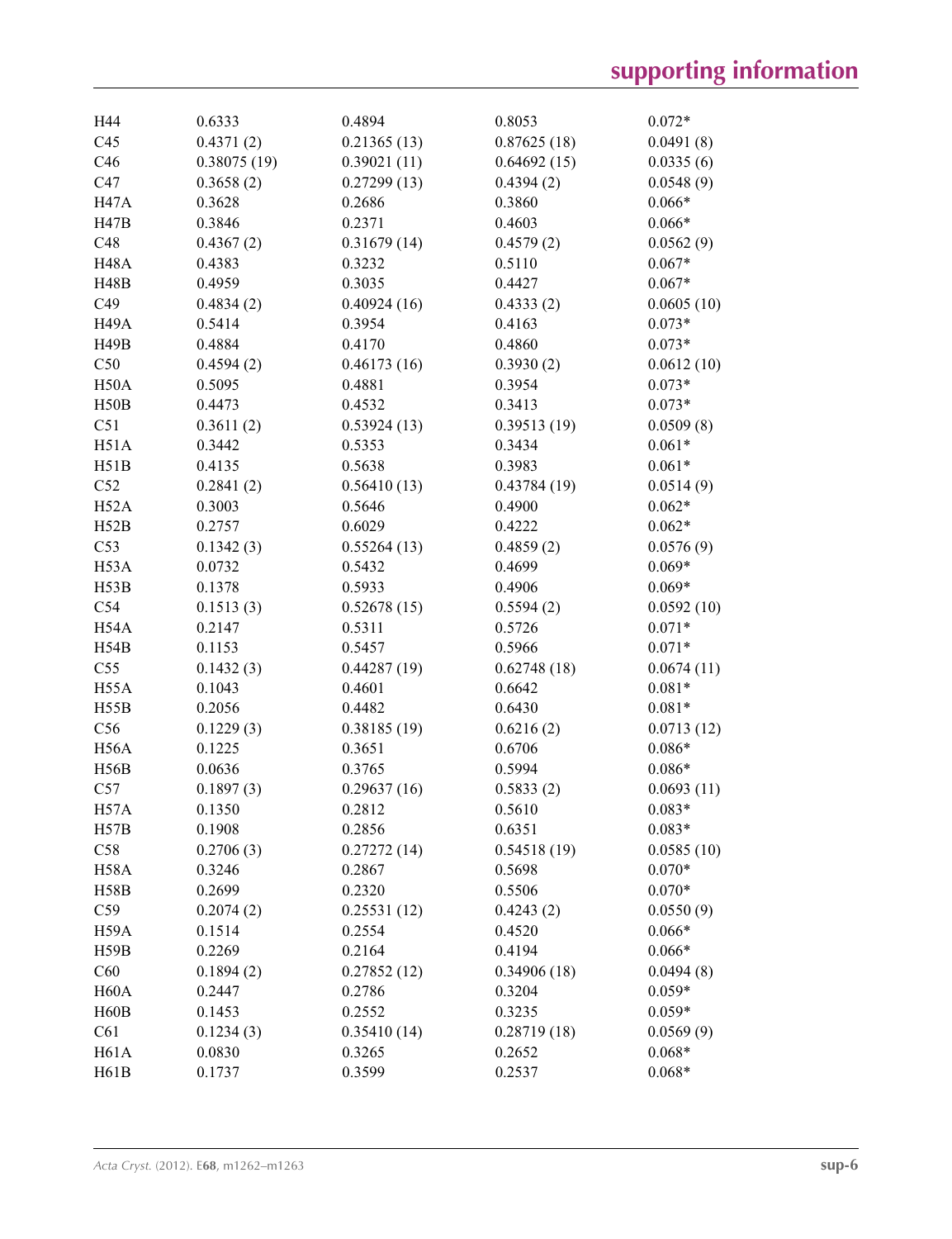| C62               | 0.0750(3)   | 0.40724(14) | 0.2980(2)   | 0.0630(11)  |
|-------------------|-------------|-------------|-------------|-------------|
| H62A              | 0.0468      | 0.4188      | 0.2517      | $0.076*$    |
| H62B              | 0.0279      | 0.4022      | 0.3346      | $0.076*$    |
| C63               | 0.0916(2)   | 0.50148(13) | 0.3325(2)   | 0.0552(9)   |
| H63A              | 0.0459      | 0.4977      | 0.3706      | $0.066*$    |
| H63B              | 0.0619      | 0.5128      | 0.2868      | $0.066*$    |
| C64               | 0.1597(2)   | 0.54490(13) | 0.35509(19) | 0.0535(9)   |
| H <sub>64</sub> A | 0.2082      | 0.5455      | 0.3191      | $0.064*$    |
| H64B              | 0.1311      | 0.5817      | 0.3548      | $0.064*$    |
| N1                | 0.40830(13) | 0.36760(8)  | 0.83187(10) | 0.0214(4)   |
| N <sub>4</sub>    | 0.54411(13) | 0.32126(8)  | 0.74713(10) | 0.0212(4)   |
| N <sub>3</sub>    | 0.42573(13) | 0.23860(8)  | 0.69859(10) | 0.0210(4)   |
| N2                | 0.29024(14) | 0.28625(8)  | 0.78308(11) | 0.0227(4)   |
| N <sub>5</sub>    | 0.45202(15) | 0.25569(8)  | 0.84641(11) | 0.0264(5)   |
| N <sub>6</sub>    | 0.38396(15) | 0.35109(8)  | 0.68460(11) | 0.0274(5)   |
| N7                | 0.27608(18) | 0.28639(10) | 0.46648(14) | 0.0430(6)   |
| N8                | 0.19817(17) | 0.53412(9)  | 0.42903(14) | 0.0410(6)   |
| O <sub>5</sub>    | 0.12856(15) | 0.46853(9)  | 0.55713(11) | 0.0465(5)   |
| O <sub>6</sub>    | 0.18960(15) | 0.35528(9)  | 0.57740(11) | 0.0495(6)   |
| O7                | 0.13645(15) | 0.44939(8)  | 0.32216(12) | 0.0486(6)   |
| O8                | 0.15602(14) | 0.33395(8)  | 0.35576(10) | 0.0404(5)   |
| O <sub>3</sub>    | 0.38214(14) | 0.48576(9)  | 0.42561(12) | 0.0486(5)   |
| O <sub>4</sub>    | 0.41566(14) | 0.36779(9)  | 0.42072(13) | 0.0508(6)   |
| O <sub>1</sub>    | 0.4232(2)   | 0.17042(12) | 0.9080(2)   | 0.1138(14)  |
| O2                | 0.3746(2)   | 0.42972(10) | 0.60550(16) | 0.0767(8)   |
| K1                | 0.24151(4)  | 0.41042(2)  | 0.45285(3)  | 0.03328(15) |
|                   |             |             |             |             |

*Atomic displacement parameters (Å2 )*

|                 | $U^{11}$    | $U^{22}$    | $U^{33}$    | $U^{12}$      | $U^{13}$      | $U^{23}$       |
|-----------------|-------------|-------------|-------------|---------------|---------------|----------------|
| Co <sub>1</sub> | 0.02012(17) | 0.01555(15) | 0.02083(17) | 0.00058(13)   | 0.00273(13)   | $-0.00084(12)$ |
| C1              | 0.0275(13)  | 0.0187(11)  | 0.0244(12)  | 0.0016(10)    | $-0.0011(10)$ | $-0.0010(9)$   |
| C <sub>2</sub>  | 0.0311(14)  | 0.0226(12)  | 0.0291(14)  | $-0.0005(11)$ | $-0.0003(11)$ | $-0.0057(10)$  |
| C <sub>3</sub>  | 0.0352(15)  | 0.0224(12)  | 0.0306(14)  | 0.0055(11)    | 0.0049(12)    | $-0.0070(10)$  |
| C4              | 0.0251(13)  | 0.0195(11)  | 0.0245(12)  | 0.0025(10)    | 0.0058(10)    | 0.0001(9)      |
| C <sub>5</sub>  | 0.0271(13)  | 0.0242(12)  | 0.0246(13)  | 0.0035(11)    | 0.0068(11)    | $-0.0013(10)$  |
| C6              | 0.0243(13)  | 0.0225(12)  | 0.0263(13)  | 0.0027(10)    | 0.0040(10)    | 0.0009(10)     |
| C7              | 0.0232(13)  | 0.0336(14)  | 0.0330(14)  | 0.0010(11)    | 0.0036(11)    | $-0.0041(11)$  |
| C8              | 0.0266(14)  | 0.0299(13)  | 0.0315(14)  | $-0.0054(11)$ | 0.0051(11)    | $-0.0041(11)$  |
| C9              | 0.0239(13)  | 0.0240(12)  | 0.0235(13)  | $-0.0045(10)$ | 0.0029(10)    | $-0.0005(10)$  |
| C10             | 0.0262(13)  | 0.0203(11)  | 0.0259(13)  | $-0.0021(10)$ | $-0.0006(11)$ | 0.0011(10)     |
| C11             | 0.0267(13)  | 0.0175(11)  | 0.0230(12)  | $-0.0014(10)$ | 0.0008(10)    | 0.0016(9)      |
| C12             | 0.0316(14)  | 0.0186(11)  | 0.0331(14)  | $-0.0030(11)$ | $-0.0005(12)$ | $-0.0054(10)$  |
| C13             | 0.0305(14)  | 0.0237(12)  | 0.0269(13)  | 0.0018(11)    | 0.0045(11)    | $-0.0067(10)$  |
| C14             | 0.0255(13)  | 0.0200(11)  | 0.0215(12)  | 0.0023(10)    | 0.0048(10)    | $-0.0003(9)$   |
| C15             | 0.0251(13)  | 0.0228(12)  | 0.0225(12)  | 0.0024(10)    | 0.0035(10)    | 0.0010(9)      |
| C16             | 0.0248(13)  | 0.0195(11)  | 0.0227(12)  | 0.0004(10)    | 0.0039(10)    | 0.0021(9)      |
| C17             | 0.0233(13)  | 0.0278(12)  | 0.0280(13)  | 0.0000(11)    | 0.0072(11)    | 0.0005(10)     |
|                 |             |             |             |               |               |                |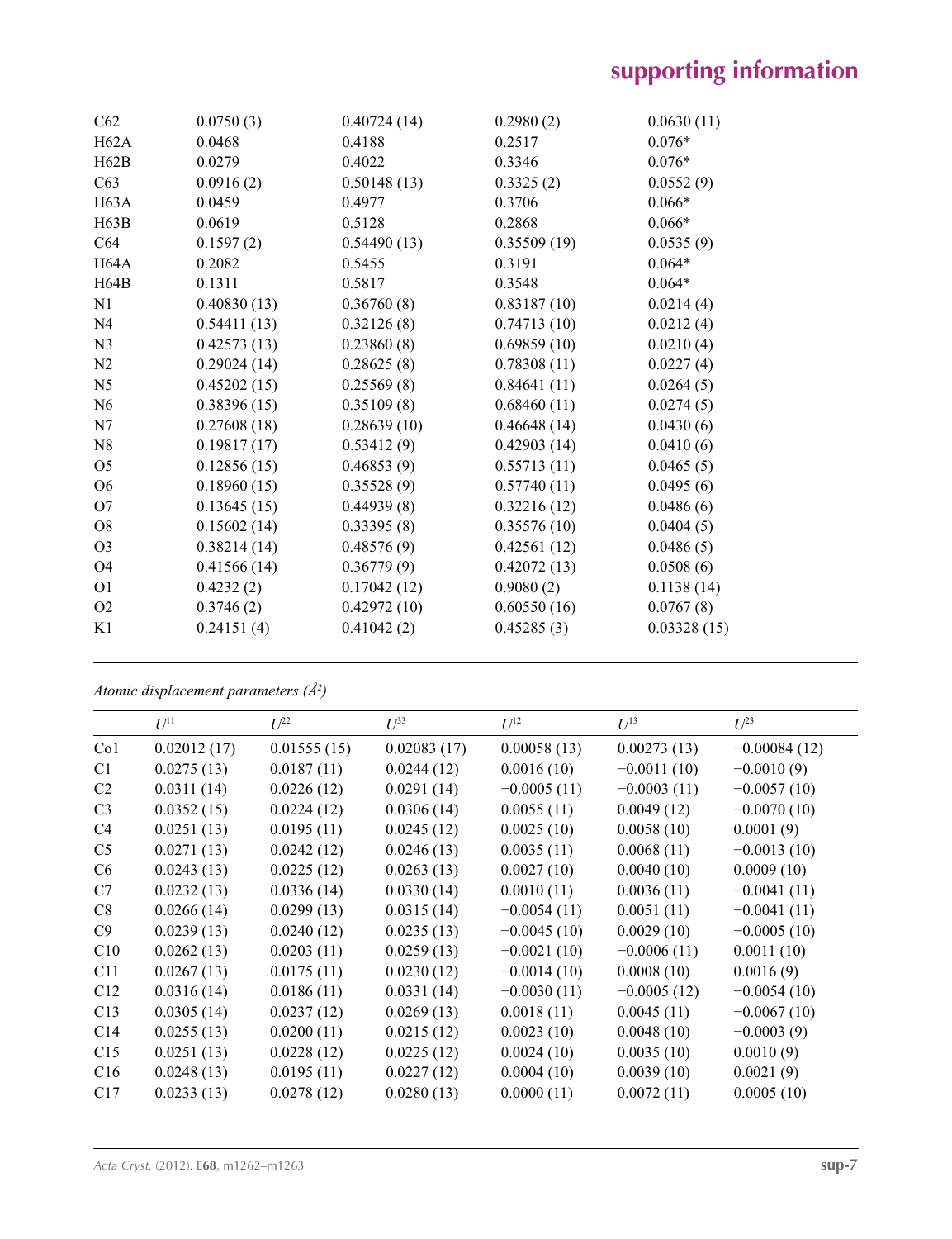| C18<br>C19<br>C20<br>C21<br>C22<br>C <sub>23</sub><br>C <sub>24</sub><br>C <sub>25</sub> | 0.0229(13)<br>0.0240(12)<br>0.0266(13)<br>0.0242(13) | 0.0268(12)<br>0.0200(11) | 0.0294(13)           |               |                           |                             |
|------------------------------------------------------------------------------------------|------------------------------------------------------|--------------------------|----------------------|---------------|---------------------------|-----------------------------|
|                                                                                          |                                                      |                          |                      | $-0.0036(11)$ | $-0.0001(11)$             | 0.0000(10)                  |
|                                                                                          |                                                      |                          | 0.0237(12)           | $-0.0006(10)$ | 0.0004(10)                | $-0.0005(9)$                |
|                                                                                          |                                                      | 0.0210(11)               | 0.0237(12)           | $-0.0005(10)$ | $-0.0009(10)$             | 0.0021(9)                   |
|                                                                                          |                                                      | 0.0276(13)               | 0.0324(14)           | 0.0043(11)    | $-0.0001(11)$             | $-0.0081(11)$               |
|                                                                                          | 0.0320(16)                                           | 0.0477(17)               | 0.0394(16)           | 0.0060(14)    | 0.0075(13)                | $-0.0080(13)$               |
|                                                                                          | 0.0315(17)                                           | 0.074(2)                 | 0.055(2)             | 0.0108(17)    | 0.0154(15)                | $-0.0185(18)$               |
|                                                                                          | 0.0386(19)                                           | 0.058(2)                 | 0.077(2)             | 0.0253(17)    | $-0.0063(18)$             | $-0.0314(19)$               |
|                                                                                          | 0.0456(19)                                           | 0.0334(15)               | 0.065(2)             | 0.0136(14)    | $-0.0168(17)$             | $-0.0156(15)$               |
| C <sub>26</sub>                                                                          | 0.0335(15)                                           | 0.0286(13)               | 0.0418(16)           | 0.0025(12)    | $-0.0046(13)$             | $-0.0070(11)$               |
| C27                                                                                      | 0.0230(13)                                           | 0.0183(11)               | 0.0335(14)           | $-0.0004(10)$ | 0.0058(11)                | $-0.0010(10)$               |
| C28                                                                                      | 0.0334(15)                                           | 0.0284(13)               | 0.0340(14)           | $-0.0059(12)$ | 0.0037(12)                | $-0.0012(11)$               |
| C29                                                                                      | 0.0374(16)                                           | 0.0299(14)               | 0.0408(16)           | $-0.0061(12)$ | 0.0104(13)                | 0.0043(12)                  |
| C30                                                                                      | 0.0309(15)                                           | 0.0254(13)               | 0.0554(18)           | $-0.0088(12)$ | 0.0091(14)                | $-0.0043(12)$               |
| C31                                                                                      | 0.0465(18)                                           | 0.0325(14)               | 0.0432(17)           | $-0.0109(14)$ | $-0.0078(14)$             | $-0.0055(13)$               |
| C32                                                                                      | 0.0424(17)                                           | 0.0282(13)               | 0.0354(15)           | $-0.0066(13)$ | $-0.0007(13)$             | 0.0012(11)                  |
| C33                                                                                      | 0.0253(13)                                           | 0.0293(13)               | 0.0215(12)           | $-0.0036(11)$ | 0.0039(11)                | $-0.0048(10)$               |
| C34                                                                                      | 0.0359(16)                                           | 0.0342(14)               | 0.0296(14)           | 0.0027(12)    | 0.0092(12)                | $-0.0026(11)$               |
| C <sub>35</sub>                                                                          | 0.0348(16)                                           | 0.0427(16)               | 0.0475(18)           | 0.0013(14)    | 0.0121(14)                | $-0.0158(14)$               |
| C36                                                                                      | 0.0332(16)                                           | 0.0577(19)               | 0.0355(16)           | $-0.0083(15)$ | 0.0159(13)                | $-0.0176(14)$               |
| C37                                                                                      | 0.0442(18)                                           | 0.0562(19)               | 0.0247(14)           | $-0.0169(16)$ | 0.0079(13)                | $-0.0007(13)$               |
| C38                                                                                      | 0.0302(14)                                           | 0.0354(14)               | 0.0262(13)           | $-0.0076(12)$ | 0.0027(11)                | $-0.0005(11)$               |
| C39                                                                                      | 0.0243(13)                                           | 0.0303(13)               | 0.0305(14)           | $-0.0012(11)$ | 0.0026(11)                | $-0.0106(11)$               |
| C40                                                                                      | 0.0481(18)                                           | 0.0414(16)               | 0.0435(17)           | 0.0026(15)    | $-0.0126(15)$             | $-0.0097(13)$               |
| C <sub>41</sub>                                                                          | 0.047(2)                                             | 0.070(2)                 | 0.055(2)             | 0.0054(19)    | $-0.0209(17)$             | $-0.0286(18)$               |
| C42                                                                                      | 0.0329(17)                                           | 0.089(3)                 | 0.063(2)             | $-0.0231(19)$ | 0.0139(17)                | $-0.048(2)$                 |
| C43                                                                                      | 0.092(3)                                             | 0.069(3)                 | 0.066(3)             | $-0.054(2)$   | 0.007(2)                  | $-0.011(2)$                 |
| C44                                                                                      | 0.082(3)                                             | 0.0515(19)               | 0.0464(19)           | $-0.0357(19)$ | $-0.0145(18)$             | 0.0040(15)                  |
| C45                                                                                      | 0.049(2)                                             | 0.0412(17)               | 0.057(2)             | 0.0164(15)    | 0.0276(16)                | 0.0204(16)                  |
| C46                                                                                      | 0.0340(16)                                           | 0.0243(13)               | 0.0424(16)           | $-0.0012(12)$ | 0.0089(13)                | 0.0045(12)                  |
| C47                                                                                      | 0.053(2)                                             | 0.0377(17)               | 0.073(2)             | 0.0085(16)    | $-0.0169(18)$             | $-0.0033(16)$               |
| C48                                                                                      | 0.0392(18)                                           | 0.056(2)                 | 0.074(2)             | 0.0100(16)    | $-0.0148(17)$             | 0.0026(17)                  |
|                                                                                          | 0.0287(17)                                           | 0.070(2)                 | 0.083(3)             | $-0.0081(17)$ | 0.0014(17)                |                             |
| C49                                                                                      |                                                      |                          |                      |               |                           |                             |
| C50                                                                                      | 0.043(2)                                             | 0.064(2)                 |                      | $-0.0132(18)$ | 0.0169(19)                | 0.002(2)<br>0.0054(19)      |
| C51                                                                                      | 0.052(2)                                             | 0.0425(17)               | 0.076(3)             | $-0.0203(16)$ | $-0.0025(17)$             | 0.0153(15)                  |
| C52                                                                                      |                                                      |                          | 0.058(2)<br>0.061(2) | $-0.0159(16)$ | $-0.0053(18)$             |                             |
| C53                                                                                      | 0.062(2)                                             | 0.0315(15)<br>0.0330(16) | 0.079(3)             | 0.0044(16)    |                           | 0.0033(14)<br>$-0.0078(16)$ |
| C54                                                                                      | 0.061(2)<br>0.059(2)                                 | 0.061(2)                 | 0.058(2)             | $-0.0080(18)$ | 0.006(2)<br>0.0128(18)    | $-0.0287(18)$               |
| C55                                                                                      | 0.062(2)                                             | 0.107(3)                 | 0.0325(18)           | 0.033(2)      | 0.0034(17)                | 0.0015(19)                  |
| C56                                                                                      | 0.060(2)                                             | 0.099(3)                 | 0.055(2)             | 0.017(2)      |                           | 0.043(2)                    |
| C57                                                                                      | 0.084(3)                                             | 0.065(2)                 | 0.059(2)             | $-0.013(2)$   | 0.0177(19)<br>$-0.002(2)$ |                             |
| C58                                                                                      | 0.074(3)                                             | 0.0403(17)               | 0.061(2)             | 0.0016(18)    | $-0.019(2)$               | 0.0353(19)<br>0.0234(16)    |
| C59                                                                                      |                                                      | 0.0271(14)               | 0.079(2)             | $-0.0070(15)$ | $-0.0261(19)$             |                             |
| C60                                                                                      | 0.058(2)<br>0.051(2)                                 | 0.0359(16)               | 0.061(2)             | 0.0028(15)    | $-0.0174(16)$             | 0.0040(15)                  |
| C61                                                                                      | 0.077(3)                                             | 0.0516(19)               | 0.0422(19)           | $-0.0125(18)$ | $-0.0268(17)$             | $-0.0191(15)$<br>0.0014(15) |
| C62                                                                                      | 0.068(2)                                             | 0.0461(19)               | 0.075(2)             | $-0.0117(18)$ | $-0.043(2)$               | 0.0085(17)                  |
| C63                                                                                      | 0.054(2)                                             | 0.0421(17)               | 0.069(2)             | 0.0038(16)    | $-0.0225(17)$             | 0.0076(16)                  |
| C64                                                                                      | 0.062(2)                                             | 0.0330(16)               | 0.065(2)             | $-0.0026(16)$ | $-0.0159(18)$             | 0.0132(15)                  |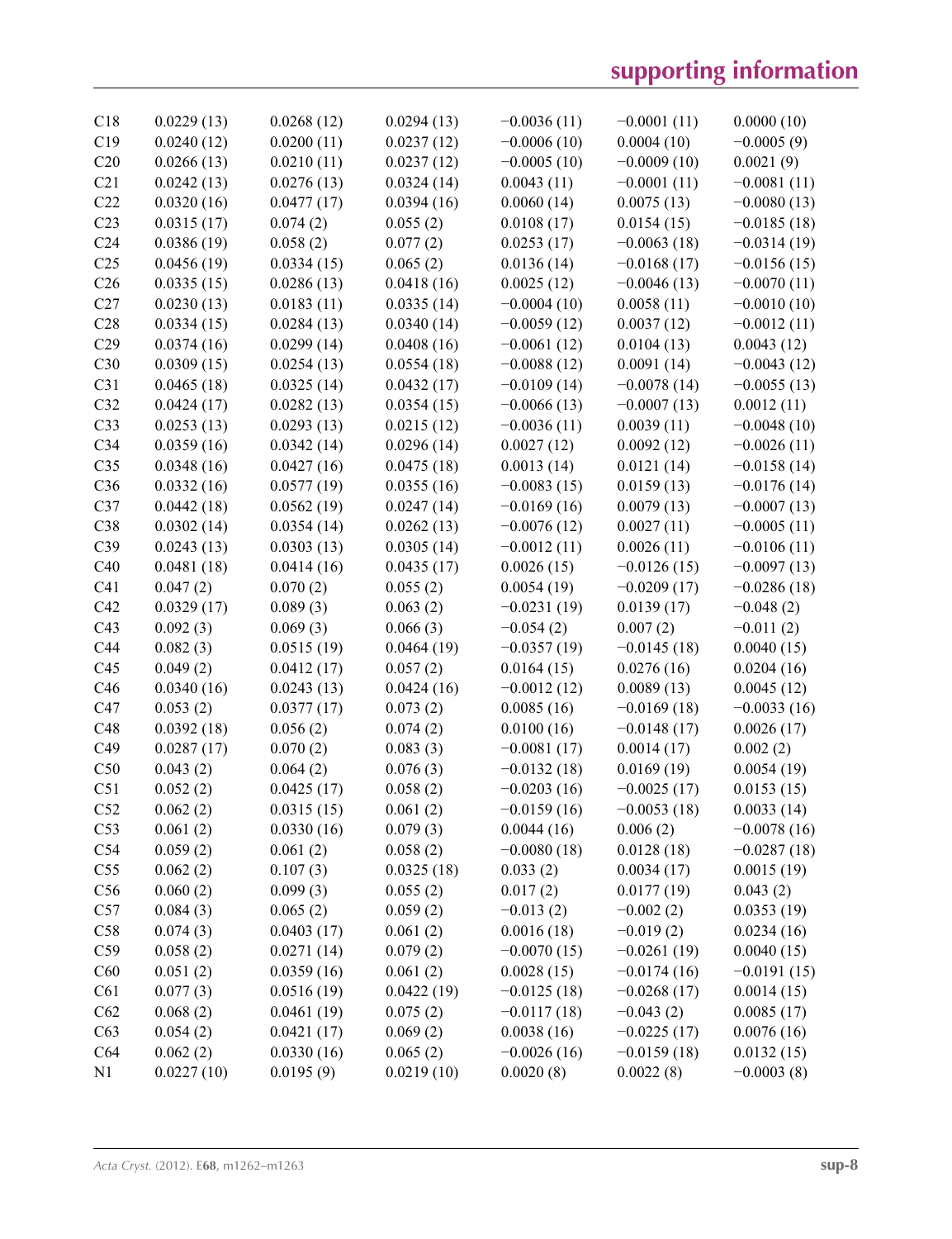| N <sub>4</sub> | 0.0232(11) | 0.0192(9)  | 0.0214(10) | 0.0016(8)     | 0.0026(8)     | $-0.0006(8)$ |
|----------------|------------|------------|------------|---------------|---------------|--------------|
| N <sub>3</sub> | 0.0222(11) | 0.0189(9)  | 0.0218(10) | 0.0000(8)     | 0.0032(9)     | 0.0008(8)    |
| N2             | 0.0239(11) | 0.0192(9)  | 0.0250(11) | $-0.0001(8)$  | 0.0031(9)     | $-0.0010(8)$ |
| N <sub>5</sub> | 0.0302(12) | 0.0249(11) | 0.0243(11) | 0.0026(9)     | 0.0048(9)     | 0.0009(9)    |
| N <sub>6</sub> | 0.0302(12) | 0.0243(11) | 0.0275(11) | $-0.0001(9)$  | $-0.0003(9)$  | 0.0002(9)    |
| N7             | 0.0441(15) | 0.0316(12) | 0.0532(16) | $-0.0029(11)$ | $-0.0176(12)$ | 0.0067(11)   |
| N8             | 0.0438(15) | 0.0264(11) | 0.0527(15) | $-0.0045(11)$ | $-0.0012(12)$ | 0.0003(10)   |
| O <sub>5</sub> | 0.0513(13) | 0.0543(13) | 0.0338(11) | 0.0044(11)    | $-0.0017(10)$ | $-0.0026(9)$ |
| O <sub>6</sub> | 0.0465(13) | 0.0566(13) | 0.0453(12) | 0.0041(11)    | 0.0040(10)    | 0.0214(10)   |
| O <sub>7</sub> | 0.0519(13) | 0.0363(11) | 0.0574(13) | $-0.0054(10)$ | $-0.0212(11)$ | 0.0077(10)   |
| O <sub>8</sub> | 0.0535(13) | 0.0325(10) | 0.0350(11) | $-0.0011(9)$  | $-0.0174(9)$  | $-0.0040(8)$ |
| O <sub>3</sub> | 0.0372(12) | 0.0516(13) | 0.0571(13) | $-0.0105(10)$ | 0.0062(10)    | 0.0151(10)   |
| O4             | 0.0354(12) | 0.0520(13) | 0.0649(14) | $-0.0023(10)$ | $-0.0073(10)$ | 0.0074(11)   |
| O <sub>1</sub> | 0.115(3)   | 0.0686(19) | 0.158(3)   | 0.0402(19)    | 0.081(2)      | 0.078(2)     |
| O <sub>2</sub> | 0.085(2)   | 0.0508(14) | 0.095(2)   | $-0.0036(14)$ | 0.0150(16)    | 0.0461(14)   |
| K1             | 0.0364(3)  | 0.0289(3)  | 0.0346(3)  | $-0.0047(3)$  | 0.0003(3)     | 0.0018(2)    |
|                |            |            |            |               |               |              |

*Geometric parameters (Å, º)*

| $Co1 - N6$  | 1.905(2)   | $C41 - C42$  | 1.359(5) |
|-------------|------------|--------------|----------|
| $Co1 - N5$  | 1.919(2)   | $C41 - H41$  | 0.9300   |
| $Co1 - N1$  | 1.9454(19) | $C42 - C43$  | 1.356(6) |
| $Co1 - N4$  | 1.947(2)   | $C42 - H42$  | 0.9300   |
| $Co1 - N2$  | 1.952(2)   | $C43 - C44$  | 1.396(5) |
| $Co1 - N3$  | 1.9567(19) | $C43 - H43$  | 0.9300   |
| $C1 - N1$   | 1.375(3)   | C44-H44      | 0.9300   |
| $C1 - C20$  | 1.386(3)   | $C45 - N5$   | 1.155(3) |
| $C1 - C2$   | 1.439(3)   | $C45 - 01$   | 1.193(4) |
| $C2-C3$     | 1.339(4)   | $C46 - N6$   | 1.151(3) |
| $C2-H2$     | 0.9300     | $C46 - O2$   | 1.202(3) |
| $C3-C4$     | 1.433(3)   | $C47 - N7$   | 1.450(4) |
| $C3-H3$     | 0.9300     | $C47 - C48$  | 1.512(5) |
| $C4 - N1$   | 1.363(3)   | C47-H47A     | 0.9700   |
| $C4 - C5$   | 1.394(3)   | $C47 - H47B$ | 0.9700   |
| $C5-C6$     | 1.394(3)   | $C48 - 04$   | 1.417(4) |
| $C5 - C21$  | 1.485(3)   | C48-H48A     | 0.9700   |
| $C6 - N2$   | 1.364(3)   | C48-H48B     | 0.9700   |
| $C6 - C7$   | 1.429(4)   | $C49 - O4$   | 1.420(4) |
| $C7-C8$     | 1.342(4)   | $C49 - C50$  | 1.484(5) |
| $C7 - H7$   | 0.9300     | C49-H49A     | 0.9700   |
| $C8 - C9$   | 1.435(4)   | C49-H49B     | 0.9700   |
| $C8 - H8$   | 0.9300     | $C50 - O3$   | 1.408(4) |
| $C9 - N2$   | 1.370(3)   | $C50 - H50A$ | 0.9700   |
| $C9 - C10$  | 1.387(3)   | $C50 - H50B$ | 0.9700   |
| $C10 - C11$ | 1.377(4)   | $C51 - O3$   | 1.417(4) |
| $C10 - C27$ | 1.493(3)   | $C51 - C52$  | 1.498(5) |
| $C11 - N3$  | 1.373(3)   | $C51 - H51A$ | 0.9700   |
| $C11 - C12$ | 1.440(3)   | $C51 - H51B$ | 0.9700   |
|             |            |              |          |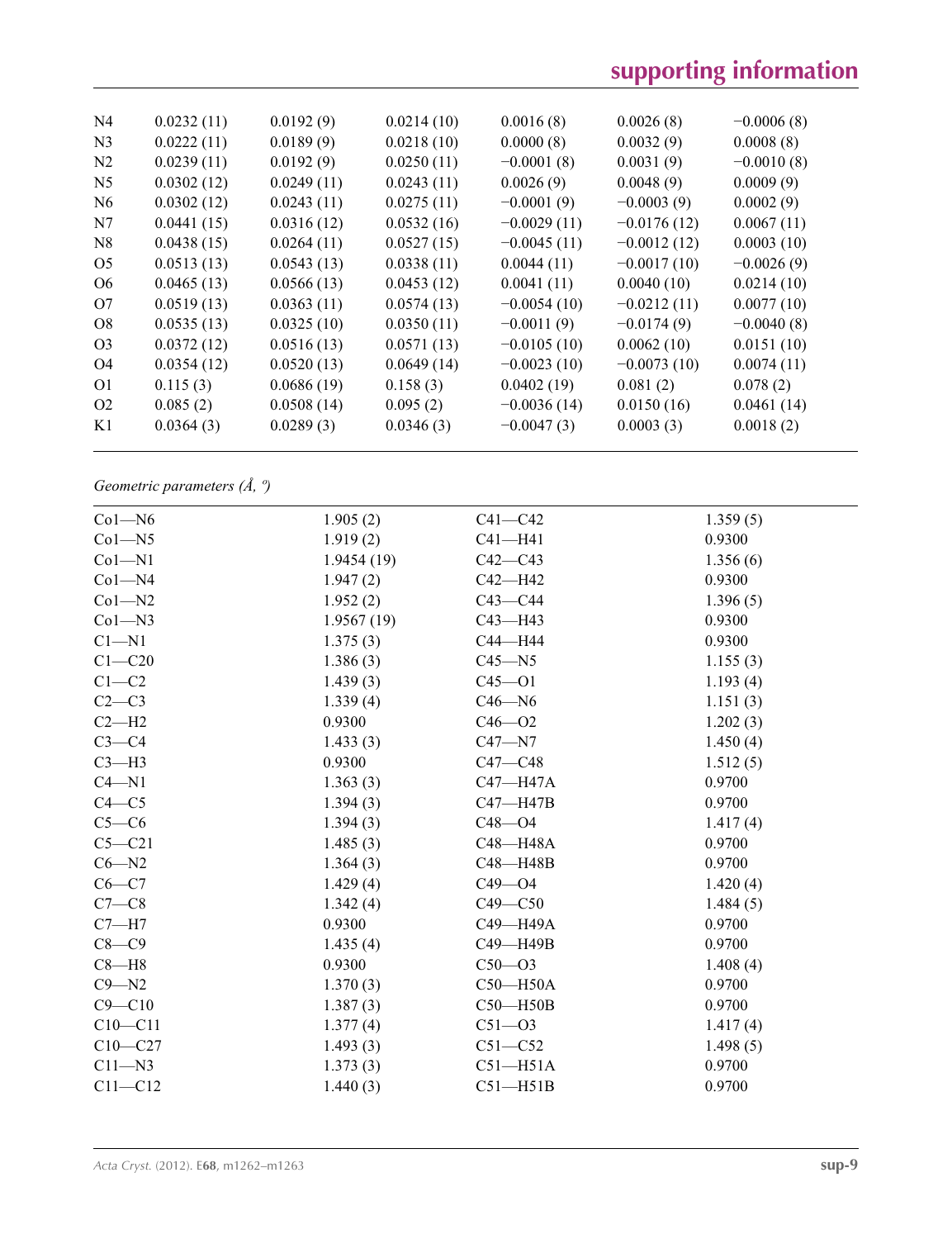| $C12 - C13$ | 1.341(4) | $C52 - N8$   | 1.463(4) |
|-------------|----------|--------------|----------|
| $C12 - H12$ | 0.9300   | $C52 - H52A$ | 0.9700   |
| $C13 - C14$ | 1.441(3) | $C52 - H52B$ | 0.9700   |
| $C13 - H13$ | 0.9300   | $C53 - N8$   | 1.466(4) |
| $C14 - N3$  | 1.369(3) | $C53-C54$    | 1.481(5) |
| $C14 - C15$ | 1.384(3) | $C53 - H53A$ | 0.9700   |
| $C15 - C16$ | 1.392(3) | $C53 - H53B$ | 0.9700   |
| $C15-C33$   | 1.483(3) | $C54 - O5$   | 1.423(4) |
| $C16 - N4$  | 1.365(3) | $C54 - H54A$ | 0.9700   |
| $C16 - C17$ | 1.435(3) | $C54 - H54B$ | 0.9700   |
| $C17-C18$   | 1.344(3) | $C55 - O5$   | 1.423(4) |
| $C17 - H17$ | 0.9300   | $C55-C56$    | 1.482(6) |
| $C18 - C19$ | 1.432(4) | $C55 - H55A$ | 0.9700   |
| $C18 - H18$ | 0.9300   | $C55 - H55B$ | 0.9700   |
| $C19 - N4$  | 1.366(3) | $C56 - O6$   | 1.419(4) |
| $C19 - C20$ | 1.384(3) | $C56 - H56A$ | 0.9700   |
| $C20 - C39$ | 1.498(3) | $C56 - H56B$ | 0.9700   |
| $C21 - C22$ | 1.385(4) | $C57 - 06$   | 1.402(4) |
| $C21 - C26$ | 1.389(4) | $C57 - C58$  | 1.491(5) |
| $C22-C23$   | 1.382(4) | $C57 - H57A$ | 0.9700   |
| $C22-H22$   | 0.9300   | $C57 - H57B$ | 0.9700   |
| $C23-C24$   | 1.378(5) | $C58 - N7$   | 1.460(4) |
| $C23 - H23$ | 0.9300   | C58-H58A     | 0.9700   |
| $C24 - C25$ | 1.376(5) | C58-H58B     | 0.9700   |
| $C24 - H24$ | 0.9300   | $C59 - N7$   | 1.464(4) |
| $C25-C26$   | 1.380(4) | $C59-C60$    | 1.487(5) |
| $C25 - H25$ | 0.9300   | C59-H59A     | 0.9700   |
| $C26 - H26$ | 0.9300   | C59-H59B     | 0.9700   |
| $C27-C32$   | 1.382(4) | $C60 - O8$   | 1.410(3) |
| $C27-C28$   | 1.387(4) | $C60 - H60A$ | 0.9700   |
| $C28 - C29$ | 1.393(4) | $C60 - H60B$ | 0.9700   |
| $C28 - H28$ | 0.9300   | $C61 - O8$   | 1.409(3) |
| $C29 - C30$ | 1.373(4) | $C61 - C62$  | 1.463(5) |
| C29-H29     | 0.9300   | $C61 - H61A$ | 0.9700   |
| $C30 - C31$ | 1.381(4) | $C61 - H61B$ | 0.9700   |
| $C30-H30$   | 0.9300   | $C62 - O7$   | 1.417(4) |
| $C31 - C32$ | 1.377(4) | $C62 - H62A$ | 0.9700   |
| $C31 - H31$ | 0.9300   | $C62 - H62B$ | 0.9700   |
| $C32-H32$   | 0.9300   | $C63 - O7$   | 1.415(4) |
| $C33-C38$   | 1.384(4) | $C63-C64$    | 1.495(5) |
| $C33-C34$   | 1.384(4) | C63-H63A     | 0.9700   |
| $C34 - C35$ | 1.379(4) | $C63 - H63B$ | 0.9700   |
| C34-H34     | 0.9300   | $C64 - N8$   | 1.470(4) |
| $C35-C36$   | 1.374(4) | C64-H64A     | 0.9700   |
| $C35 - H35$ | 0.9300   | C64-H64B     | 0.9700   |
| $C36-C37$   | 1.369(4) | $N7-K1$      | 2.996(2) |
| C36-H36     | 0.9300   | $N8 - K1$    | 3.034(2) |
| $C37-C38$   | 1.390(4) | $O5-K1$      | 2.874(2) |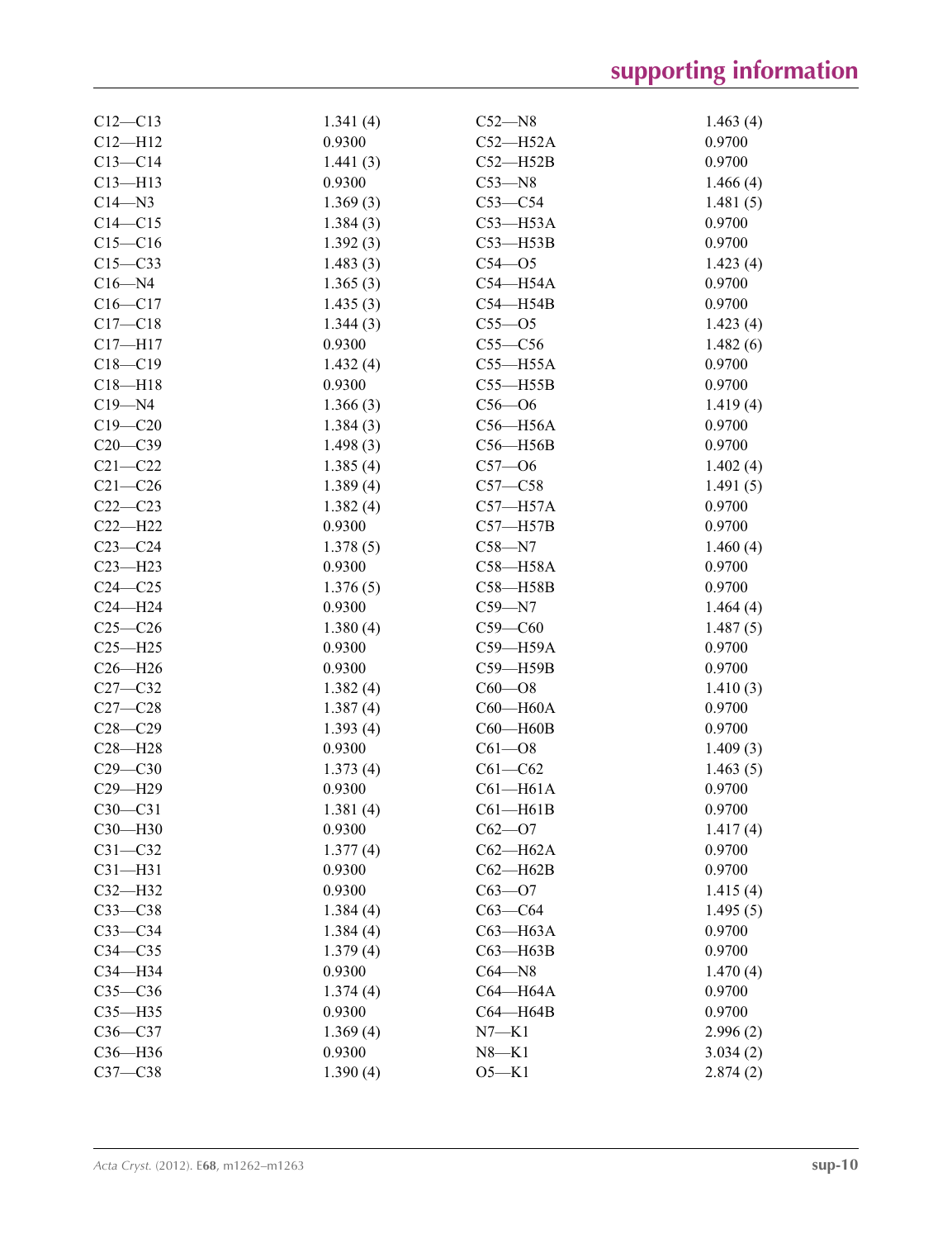| $C37 - H37$         | 0.9300     | $O6-K1$             | 2.715(2)   |
|---------------------|------------|---------------------|------------|
| C38-H38             | 0.9300     | $O7-K1$             | 2.964(2)   |
| $C39-C44$           | 1.365(4)   | $O8-K1$             | 2.8161(18) |
| $C39-C40$           | 1.377(4)   | $O3-K1$             | 2.786(2)   |
| $C40 - C41$         | 1.389(4)   | $O4 - K1$           | 2.827(2)   |
| $C40 - H40$         | 0.9300     | $O2 - K1$           | 3.407(3)   |
|                     |            |                     |            |
| $N6$ –Col–N5        | 179.60(10) | C49-C50-H50A        | 109.9      |
| $N6$ – $Co1$ – $N1$ | 89.38 (8)  | $O3 - C50 - H50B$   | 109.9      |
| $N5$ -Col-N1        | 90.51(8)   | C49-C50-H50B        | 109.9      |
| $N6$ -Col-N4        | 89.37(9)   | H50A-C50-H50B       | 108.3      |
| $N5$ -Col-N4        | 90.25(8)   | $O3 - C51 - C52$    | 108.6(3)   |
| $N1-Co1-N4$         | 90.23(8)   | $O3 - C51 - H51A$   | 110.0      |
| $N6$ –Col–N2        | 90.23(9)   | $C52-C51-H51A$      | 110.0      |
| $N5$ -Col- $N2$     | 90.15(9)   | $O3 - C51 - H51B$   | 110.0      |
| $N1$ -Co $1$ -N2    | 89.48 (8)  | $C52-C51-H51B$      | 110.0      |
| $N4$ –Col–N2        | 179.51(8)  | $H51A - C51 - H51B$ | 108.4      |
| $N6$ –Col–N3        | 90.82(8)   | N8-C52-C51          | 114.4(3)   |
| $N5$ — $Co1$ — $N3$ | 89.29(8)   | N8-C52-H52A         | 108.7      |
| $N1$ — $Co1$ — $N3$ | 179.48(9)  | $C51-C52-H52A$      | 108.7      |
| $N4$ –Col–N3        | 90.25(8)   | N8-C52-H52B         | 108.7      |
| $N2$ –Co $1$ –N3    |            | $C51-C52-H52B$      | 108.7      |
|                     | 90.04(8)   |                     |            |
| $N1-C1-C20$         | 125.3(2)   | H52A-C52-H52B       | 107.6      |
| $N1-C1-C2$          | 109.2(2)   | N8-C53-C54          | 113.2(3)   |
| $C20-C1-C2$         | 125.0(2)   | N8-C53-H53A         | 108.9      |
| $C3-C2-C1$          | 107.0(2)   | C54-C53-H53A        | 108.9      |
| $C3-C2-H2$          | 126.5      | N8-C53-H53B         | 108.9      |
| $C1-C2-H2$          | 126.5      | C54-C53-H53B        | 108.9      |
| $C2-C3-C4$          | 107.6(2)   | H53A-C53-H53B       | 107.7      |
| $C2-C3-H3$          | 126.2      | $O5-C54-C53$        | 109.7(3)   |
| $C4-C3-H3$          | 126.2      | O5-C54-H54A         | 109.7      |
| $N1-C4-C5$          | 126.0(2)   | $C53-C54-H54A$      | 109.7      |
| $N1-C4-C3$          | 109.5(2)   | $O5 - C54 - H54B$   | 109.7      |
| $C5-C4-C3$          | 124.3(2)   | C53-C54-H54B        | 109.7      |
| $C6-C5-C4$          | 121.4(2)   | H54A-C54-H54B       | 108.2      |
| $C6-C5-C21$         | 120.0(2)   | $O5 - C55 - C56$    | 108.9(3)   |
| $C4 - C5 - C21$     | 118.6(2)   | $O5 - C55 - H55A$   | 109.9      |
| $N2-C6-C5$          | 124.8(2)   | C56-C55-H55A        | 109.9      |
| $N2-C6-C7$          | 109.4(2)   | $O5 - C55 - H55B$   | 109.9      |
| $C5 - C6 - C7$      | 125.4(2)   | C56-C55-H55B        | 109.9      |
| $C8-C7-C6$          | 107.6(2)   | H55A-C55-H55B       | 108.3      |
| $C8-C7-H7$          | 126.2      | $O6-C56-C55$        | 109.5(3)   |
| $C6-C7-H7$          | 126.2      | O6-C56-H56A         | 109.8      |
| $C7 - C8 - C9$      | 106.8(2)   | C55-C56-H56A        | 109.8      |
| $C7-C8-H8$          | 126.6      | O6-C56-H56B         | 109.8      |
| $C9-C8-H8$          | 126.6      | C55-C56-H56B        | 109.8      |
| $N2 - C9 - C10$     | 125.8(2)   | H56A-C56-H56B       | 108.2      |
| $N2-C9-C8$          | 109.4(2)   | O6-C57-C58          | 109.9(3)   |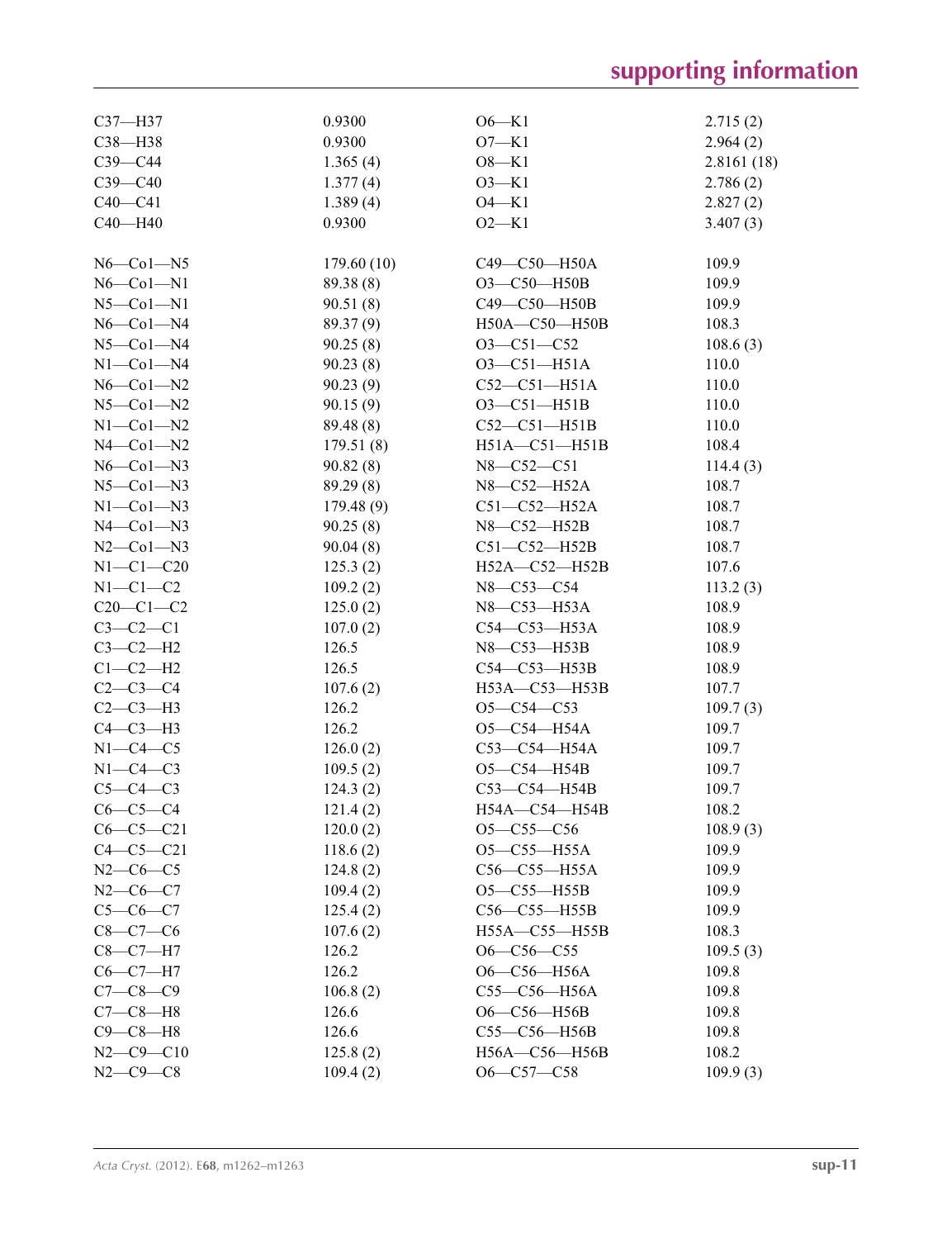| $C10-C9-C8$       | 123.9(2) | $O6-C57-H57A$         | 109.7      |
|-------------------|----------|-----------------------|------------|
| $C11 - C10 - C9$  | 122.1(2) | C58-C57-H57A          | 109.7      |
| $C11 - C10 - C27$ | 120.2(2) | $O6-C57-H57B$         | 109.7      |
| $C9 - C10 - C27$  | 117.5(2) | C58-C57-H57B          | 109.7      |
| $N3 - C11 - C10$  | 125.7(2) | H57A-C57-H57B         | 108.2      |
| $N3 - C11 - C12$  | 108.9(2) | N7-C58-C57            | 114.5(3)   |
| $C10-C11-C12$     | 125.1(2) | N7-C58-H58A           | 108.6      |
| $C13 - C12 - C11$ | 107.6(2) | C57-C58-H58A          | 108.6      |
| $C13 - C12 - H12$ | 126.2    | N7-C58-H58B           | 108.6      |
| $C11 - C12 - H12$ | 126.2    | C57-C58-H58B          | 108.6      |
| $C12-C13-C14$     | 107.2(2) | H58A-C58-H58B         | 107.6      |
| $C12 - C13 - H13$ | 126.4    | $N7 - C59 - C60$      | 114.1(3)   |
| $C14 - C13 - H13$ | 126.4    | N7-C59-H59A           | 108.7      |
| $N3 - C14 - C15$  | 125.5(2) | C60-C59-H59A          | 108.7      |
| $N3 - C14 - C13$  | 109.2(2) | $N7$ — $C59$ —H59B    | 108.7      |
| $C15-C14-C13$     | 124.8(2) | C60-C59-H59B          | 108.7      |
| $C14-C15-C16$     | 121.9(2) | H59A-C59-H59B         | 107.6      |
| $C14 - C15 - C33$ | 120.3(2) | $O8-C60-C59$          | 109.2(2)   |
| $C16-C15-C33$     | 117.5(2) | $O8$ — $C60$ — $H60A$ | 109.9      |
| $N4 - C16 - C15$  | 126.5(2) | C59-C60-H60A          | 109.9      |
| $N4 - C16 - C17$  | 109.3(2) | $O8 - CO - H60B$      | 109.9      |
| $C15-C16-C17$     | 123.8(2) | C59-C60-H60B          | 109.9      |
| $C18-C17-C16$     | 107.2(2) | H60A-C60-H60B         | 108.3      |
| $C18 - C17 - H17$ | 126.4    | $O8-C61-C62$          | 109.9(3)   |
| $C16 - C17 - H17$ | 126.4    | $O8 - CO1 - H61A$     | 109.7      |
| $C17 - C18 - C19$ | 107.2(2) | $C62-C61-H61A$        | 109.7      |
| $C17 - C18 - H18$ | 126.4    | $O8 - CO1 - H61B$     | 109.7      |
| $C19 - C18 - H18$ | 126.4    | $C62-C61-H61B$        | 109.7      |
| $N4 - C19 - C20$  | 125.8(2) | $H61A - C61 - H61B$   | 108.2      |
| $N4 - C19 - C18$  | 109.4(2) | $O7-C62-C61$          | 109.7(3)   |
| $C20-C19-C18$     | 124.7(2) | $O7-C62-H62A$         | 109.7      |
| $C19 - C20 - C1$  | 122.5(2) | $C61 - C62 - H62A$    | 109.7      |
| $C19 - C20 - C39$ | 117.9(2) | $O7-C62-H62B$         | 109.7      |
| $C1 - C20 - C39$  | 119.1(2) | $C61-C62-H62B$        | 109.7      |
| $C22-C21-C26$     | 118.7(3) | H62A-C62-H62B         | 108.2      |
| $C22-C21-C5$      | 123.1(2) | $O7-C63-C64$          | 108.8(3)   |
| $C26 - C21 - C5$  | 118.2(2) | О7-С63-Н63А           | 109.9      |
| $C23 - C22 - C21$ | 120.1(3) | C64-C63-H63A          | 109.9      |
| $C23-C22-H22$     | 120.0    | $O7-C63-H63B$         | 109.9      |
| $C21 - C22 - H22$ | 120.0    | C64-C63-H63B          | 109.9      |
| $C24 - C23 - C22$ | 120.7(3) | H63A-C63-H63B         | 108.3      |
| $C24 - C23 - H23$ | 119.7    | $N8 - C64 - C63$      | 112.6(3)   |
| $C22-C23-H23$     | 119.7    | N8-C64-H64A           | 109.1      |
| $C25-C24-C23$     | 119.7(3) | C63-C64-H64A          | 109.1      |
| $C25-C24-H24$     | 120.2    | N8-C64-H64B           | 109.1      |
| $C23 - C24 - H24$ | 120.2    | C63-C64-H64B          | 109.1      |
| $C24-C25-C26$     | 119.8(3) | H64A-C64-H64B         | 107.8      |
| $C24 - C25 - H25$ | 120.1    | $C4 - N1 - C1$        | 106.55(19) |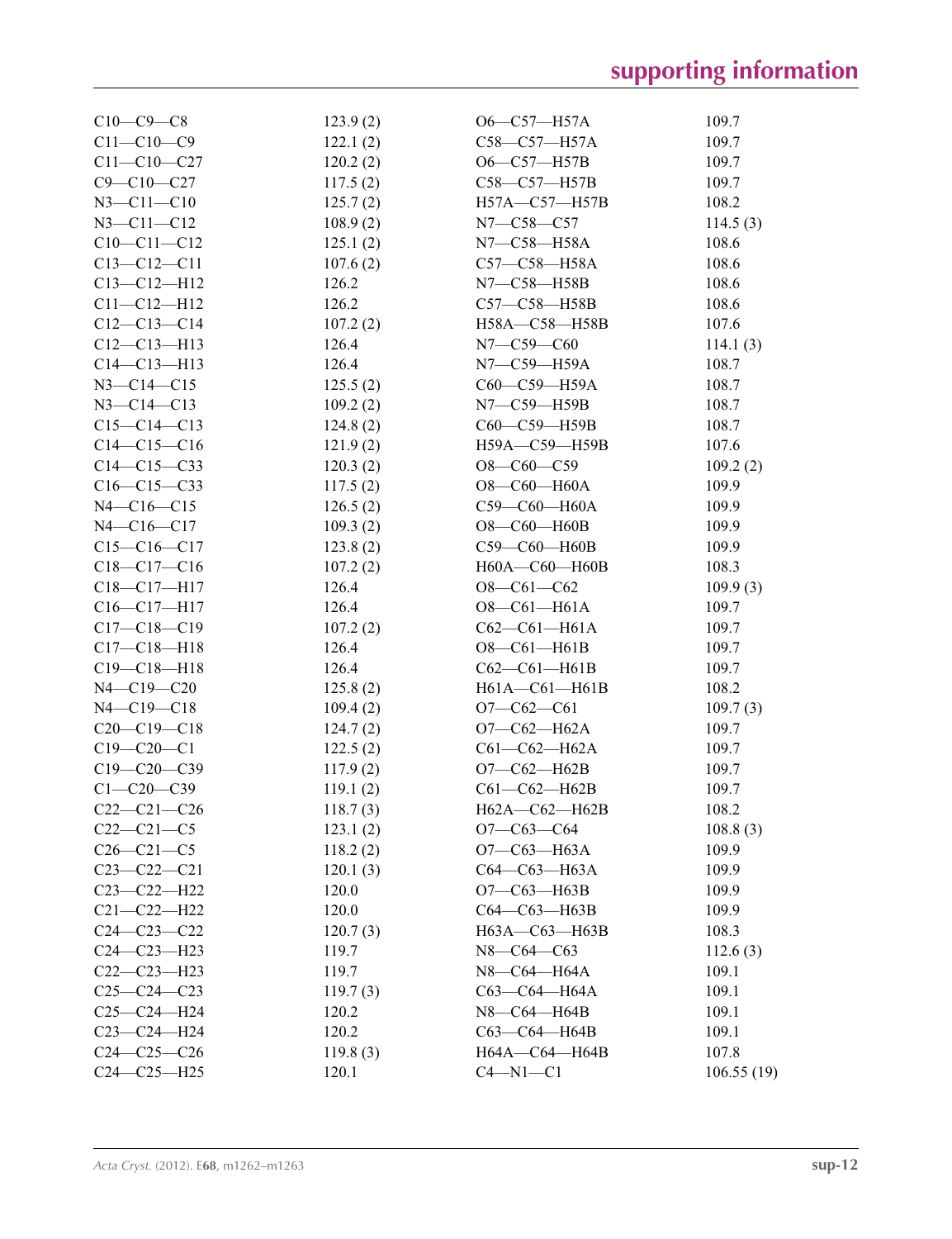| $C26 - C25 - H25$ | 120.1    | $C4 - N1 - Co1$  | 126.81 (16) |
|-------------------|----------|------------------|-------------|
| $C25-C26-C21$     | 121.1(3) | $Cl-M1-C01$      | 126.64(16)  |
| $C25-C26 - H26$   | 119.5    | $C16 - N4 - C19$ | 106.8(2)    |
| $C21 - C26 - H26$ | 119.5    | $C16 - N4 - Co1$ | 126.43(16)  |
| $C32 - C27 - C28$ | 118.7(2) | $C19 - N4 - Co1$ | 126.74(16)  |
| $C32 - C27 - C10$ | 122.4(2) | $C14 - N3 - C11$ | 106.93(19)  |
| $C28 - C27 - C10$ | 118.9(2) | $C14 - N3 - C01$ | 126.82(16)  |
| $C27 - C28 - C29$ | 120.3(2) | $C11 - N3 - C01$ | 126.24(16)  |
| C27-C28-H28       | 119.9    | $C6 - N2 - C9$   | 106.6(2)    |
| C29-C28-H28       | 119.9    | $C6 - N2 - C01$  | 127.08 (16) |
| $C30-C29-C28$     | 120.3(3) | $C9 - N2 - C01$  | 126.24(17)  |
| C30-C29-H29       | 119.8    | $C45 - N5 - C01$ | 144.6(2)    |
| $C28 - C29 - H29$ | 119.8    | $C46 - N6 - C01$ | 159.8(2)    |
| $C29 - C30 - C31$ | 119.4(2) | C47-N7-C58       | 109.6(3)    |
| C29-C30-H30       | 120.3    | $C47 - N7 - C59$ | 110.2(3)    |
| C31-C30-H30       | 120.3    | $C58 - N7 - C59$ | 110.6(3)    |
| $C32-C31-C30$     | 120.4(3) | C47—N7—K1        | 110.08(18)  |
| $C32 - C31 - H31$ | 119.8    | C58-N7-K1        | 106.72(19)  |
| $C30 - C31 - H31$ | 119.8    | $C59 - N7 - K1$  | 109.55(17)  |
| $C31 - C32 - C27$ | 120.9(3) | $C52 - N8 - C53$ | 109.9(2)    |
| C31-C32-H32       | 119.6    | $C52 - N8 - C64$ | 110.2(2)    |
| C27-C32-H32       | 119.6    | $C53 - N8 - C64$ | 109.6(3)    |
| C38-C33-C34       | 118.4(2) | $C52 - N8 - K1$  | 105.81(18)  |
| $C38 - C33 - C15$ | 119.5(2) | $C53 - N8 - K1$  |             |
|                   |          |                  | 109.09 (17) |
| $C34 - C33 - C15$ | 122.1(2) | $C64 - N8 - K1$  | 112.16(17)  |
| $C35 - C34 - C33$ | 121.0(3) | $C54 - 05 - C55$ | 110.8(3)    |
| C35-C34-H34       | 119.5    | $C54 - O5 - K1$  | 110.26(18)  |
| C33-C34-H34       | 119.5    | $C55 - 05 - K1$  | 107.03(19)  |
| $C36 - C35 - C34$ | 120.1(3) | $C57 - 06 - C56$ | 113.6(3)    |
| C36-C35-H35       | 120.0    | $C57 - 06 - K1$  | 122.9(2)    |
| C34-C35-H35       | 120.0    | $C56 - O6 - K1$  | 116.86 (18) |
| C37-C36-C35       | 119.8(3) | $C63 - O7 - C62$ | 110.9(3)    |
| C37-C36-H36       | 120.1    | $C63 - O7 - K1$  | 114.28(18)  |
| C35-C36-H36       | 120.1    | $C62 - O7 - K1$  | 110.89 (17) |
| C36-C37-C38       | 120.2(3) | $C61 - 08 - C60$ | 111.0(2)    |
| $C36 - C37 - H37$ | 119.9    | $C61 - O8 - K1$  | 118.53(17)  |
| C38-C37-H37       | 119.9    | $C60 - 08 - K1$  | 119.91 (16) |
| $C33 - C38 - C37$ | 120.5(3) | $C50 - 03 - C51$ | 112.2(2)    |
| C33-C38-H38       | 119.8    | $C50 - O3 - K1$  | 114.90 (19) |
| C37-C38-H38       | 119.8    | $C51 - O3 - K1$  | 118.75(18)  |
| $C44 - C39 - C40$ | 118.6(3) | C48-O4-C49       | 111.3(2)    |
| $C44 - C39 - C20$ | 120.3(2) | $C48 - 04 - K1$  | 113.93(19)  |
| $C40-C39-C20$     | 121.1(2) | $C49 - 04 - K1$  | 111.12(19)  |
| C39-C40-C41       | 120.1(3) | $C46 - 02 - K1$  | 116.0(2)    |
| C39-C40-H40       | 119.9    | $O6 - K1 - O3$   | 132.03(7)   |
| C41-C40-H40       | 119.9    | $O6 - K1 - O8$   | 94.41 (7)   |
| $C42 - C41 - C40$ | 120.9(3) | $O3 - K1 - O8$   | 129.47(7)   |
| $C42 - C41 - H41$ | 119.6    | $O6 - K1 - O4$   | 105.01(7)   |